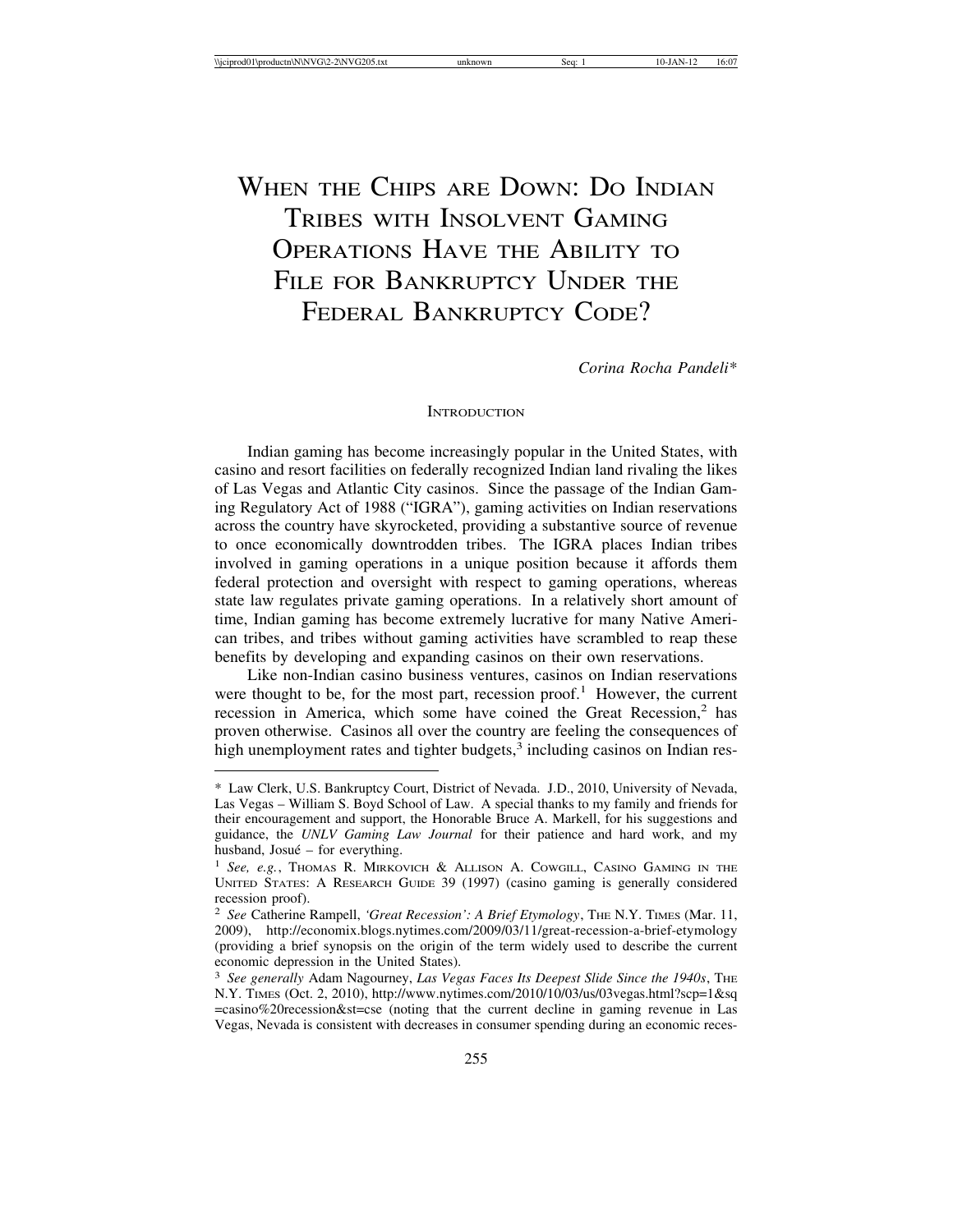ervations.<sup>4</sup> As one Indian casino teetered on the edge of insolvency,<sup>5</sup> an important question arises for Indian tribes engaged in gaming operations: can Indian tribes – a group recognized as sovereign nations within the United States – seek bankruptcy relief under the United States Bankruptcy Code?

This Note will first give an overview of Indian sovereignty and its relationship to the federal government of the United States. Part II will examine the Indian Gaming Regulation Act, which provides Indian tribes great latitude in developing gaming activities on their reservations. Part III will examine the historical development of bankruptcy in the United States and how the Bankruptcy Code in its current form has come to be developed. Finally, Part IV will analyze the possibilities of an Indian tribe filing for bankruptcy under the Bankruptcy Code. This Note concludes that because the Bankruptcy Code does not currently provide a basis for Indian tribes to file bankruptcy, either in terms of eligibility or type of bankruptcy relief, it is unlikely that tribes may file for bankruptcy under current federal law.

# I. INDIAN SOVEREIGNTY IN THE UNITED STATES: IS IT OBSOLETE?

Native American<sup>6</sup> law is a complex blend of American history, treaties with Native American tribal nations, federal law, and principals of international law.<sup>7</sup> This Note neither intends nor purports to fully address the complex relationship between Indian tribes and the United States government. Instead, it

<sup>5</sup> In 2009, Foxwoods Resort Casino, a hotel-casino resort owned by the Mashantucket Western Pequot Tribal Nation in Mashantucket, Connecticut, began seeking to restructure its debts with creditors outside of bankruptcy, after running into significant financial trouble following in the wake of the "Great Recession." *See* Beth Jinks & Jonathan Keehner, *Foxwoods Casino Owner Mashantucket Tribe Seeks Debt Restructure*, BLOOMBERG (Aug. 26, 2009, 6:08 PM), http://www.bloomberg.com/apps/news?pid=newsarchive&sid=aDLZ5Y gh2R7o; Kathryn Rand, *Slipping into Bankruptcy? Foxwoods Struggles With Debt as Gaming Revenue Slumps*, INDIAN GAMING NOW (Sept. 3, 2009), http://indiangamingnow.com/ blog/slipping-bankruptcy-foxwoods-struggles-debt-gaming-revenue-slumps. A year later, Foxwoods continued to work on restructuring its debt outside of the federal bankruptcy system. *See* Brian Hallenbeck, *Mashantuckets introduce Scott Butera, new Foxwoods CEO*, THEDAY.COM (Nov. 11, 2010, 12:00 AM), http://www.theday.com/article/20101111/BIZ02/ 101119931/1047 (stating that as of November 2010, the tribe "has been in debt-restructuring talks with lenders for more than a year.").

<sup>6</sup> This Note uses the terms "Indian" and "Native American" interchangeably when referring to the indigenous people that Christopher Columbus encountered when he landed in present day America. *See* Christina Berry, *What's in a Name? Indians and Political Correctness*, ALL THINGS CHEROKEE, http://www.allthingscherokee.com/articles\_culture\_events\_070101. html (last visited Jan. 4, 2011) (noting that, although there appears to be some confusion and/ or debate in terms of what term is culturally correct, generally speaking, it is preferable to refer to Indians/Native Americas according to their respective tribe).

<sup>7</sup> R. Spencer Clift, III, *The Historical Development of American Indian Tribes; Their Recent Dramatic Commercial Advancement; and a Discussion of the Eligibility of Indian Tribes*

sion, as "Americans [typically] cut back on recreational travel and gambling during a recession.").

<sup>4</sup> Stephen Singer, *In a First for Indian Casinos, Revenue has Fallen*, BLOOMBERG (Mar. 2, 2011 2:12 PM), http://www.businessweek.com/ap/financialnews/D9LN9DC80.htm. *See also* Hugo Mart´ın, *California's Indian Casinos Slowly Recovering from Recession*, L.A. TIMES (Mar. 3, 2011), http://www.latimes.com/business/la-fi-0303-indian-gambling-201103 03,0,4141377.story.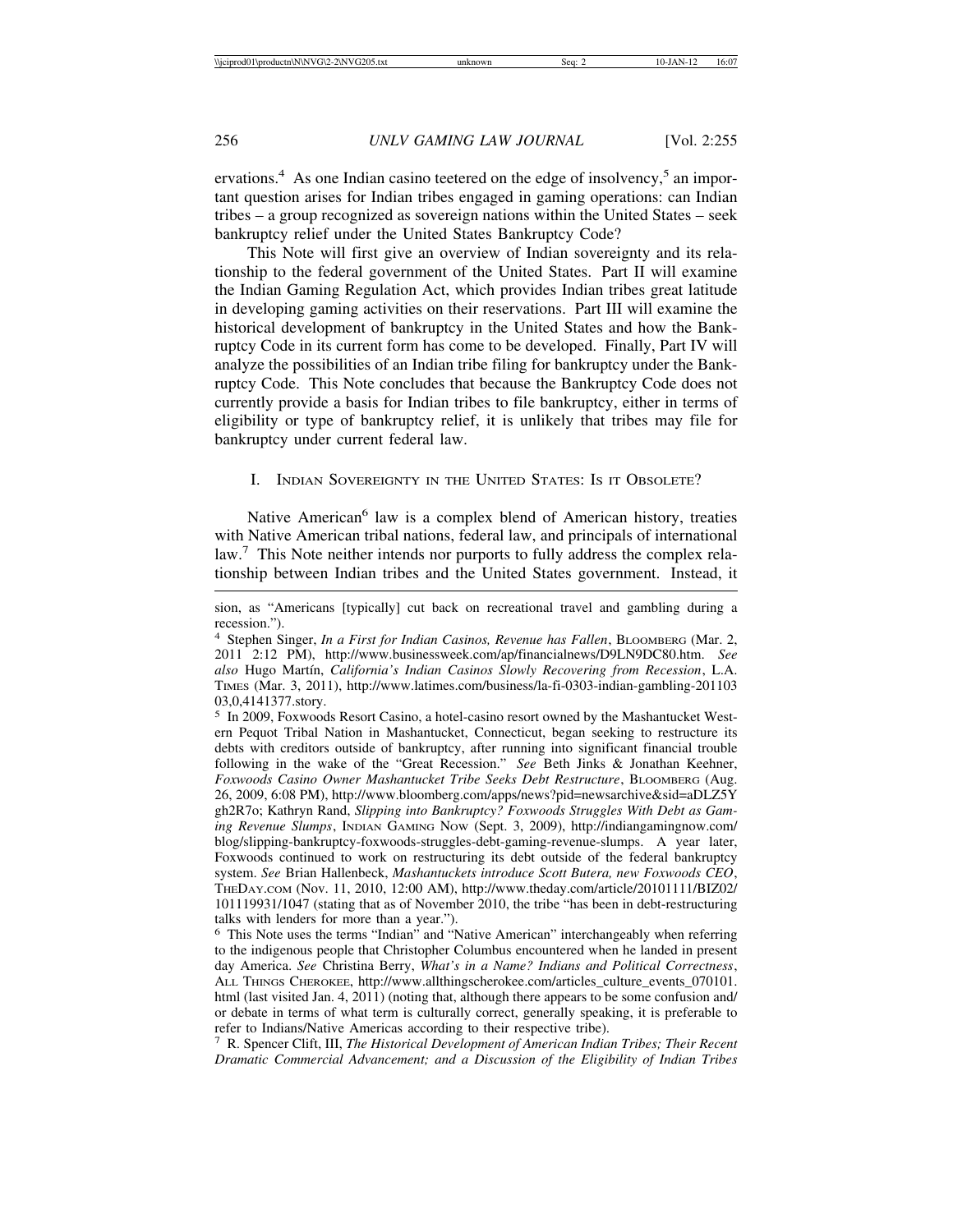provides a cursory overview of this relationship as a backdrop to the question of whether tribal nations may file for bankruptcy relief under federal law.

The United States has historically struggled to legally define its relationship with Native American tribal nations.<sup>8</sup> This struggle initially arose in the judicial context as courts attempted to define the legal status of tribal nations within the United States. The United States Constitution addresses tribal nations in a manner that acknowledges these nations as distinct and separate political entities.9 Specifically, the Commerce Clause grants Congress the right to "regulate Commerce with foreign Nations, and among the several States, and with the Indian Tribes[.] $"10"$ 

Early Supreme Court cases took the basis for Indian sovereignty provided for in the U.S. Constitution and defined the legal parameters of such sovereignty, establishing that Native American tribes were "domestic dependent nations" of the United States.<sup>11</sup> Three cases in particular – *Johnson v. M'Intosh, Cherokee Nation v. Georgia,* and *Worcester v. Georgia,* colloquially referred to as the "Marshall Trilogy" – established the early and primary "legal foundation for federal Indian policy."12 This Trilogy established the legal basis for the federal government's taking of Native American land via application of the European-based "doctrine of discovery."13 This doctrine advanced the theory that a discovering nation, such as the United States, "inherited the sole right of acquiring soil from the natives."14 The Supreme Court determined that, while the federal government rightfully acquired title to Indian lands simply because of its status as the discovering nation, Indian tribes maintained the "right to use and possess [these] lands subject to conquest or purchase by the government."15 To this day, application of this policy, based on the doctrine of discovery, continues to be good law; courts continue to consider this doctrine in cases involving Indian tribes.<sup>16</sup>

*Under the Bankruptcy Code and Related Matters*, 27 AM. INDIAN L. REV.177, 184 (2002- 2003) (citations omitted).

<sup>8</sup> *See generally* Cherokee Nation v. Georgia, 30 U.S. (5 Pet.) 1 (1831) (providing an early examination of the unique relationship between the United States and Indian tribes); *see also* U.S. v. Kagama, 118 U.S. 375, 381 (1886) (noting that "[t]he relation of the Indian tribes living within the borders of the United States, both before and since the Revolution, to the people of the United States, has always been an anomalous one, and of a complex character.").

<sup>&</sup>lt;sup>9</sup> U.S. Const. art. I, § 8, cl. 3 (commonly referred to as the Indian Commerce Clause).<br><sup>10</sup> Id.<br><sup>11</sup> Cherokee Nation, 30 U.S. at 17.<br><sup>12</sup> Nicholas A. Fromherz & Joseph W. Mead, *Equal Standing with States: Tribal Sover*-

*eignty and Standing After Massachusetts v. EPA*, 29 STAN. ENVTL. L.J. 130, 155 (2010) (citations omitted) (the "Marshall Trilogy" is in reference to Chief Justice John Marshall, who wrote the opinions for the court majority in the three seminal cases).<br><sup>13</sup> *Id.* (citing Johnson v. M'Intosh, 21 U.S. (8 Wheat.) 543, 584-87 (1823)).

<sup>&</sup>lt;sup>14</sup> *Id.* (citing Johnson v. M'Intosh, 21 U.S. (8 Wheat.) 543, 573 (1823) (internal citation omitted)).

<sup>15</sup> *Id.* at 155-56. (citing Cnty. of Oneida v. Oneida Indian Nation, 470 U.S. 226, 234 (1985)).

<sup>16</sup> *Id.* at 156 (citing Andrew Huff, *Indigenous Land Rights and the New Self-Determination*, 16 COLO. J. INT'L ENVTL. L. & POL'Y 295, 299 (2005); Del. Nation v. Pennsylvania, 446 F.3d 410, 415-16 (3d Cir. 2006); Seneca Nation of Indians v. New York, 382 F.3d 245, 260- 72 (2d. Cir. 2004); W. Mohegan Tribe v. Orange Cnty., 395 F.3d 18, 22-23 (2d. Cir. 2004)).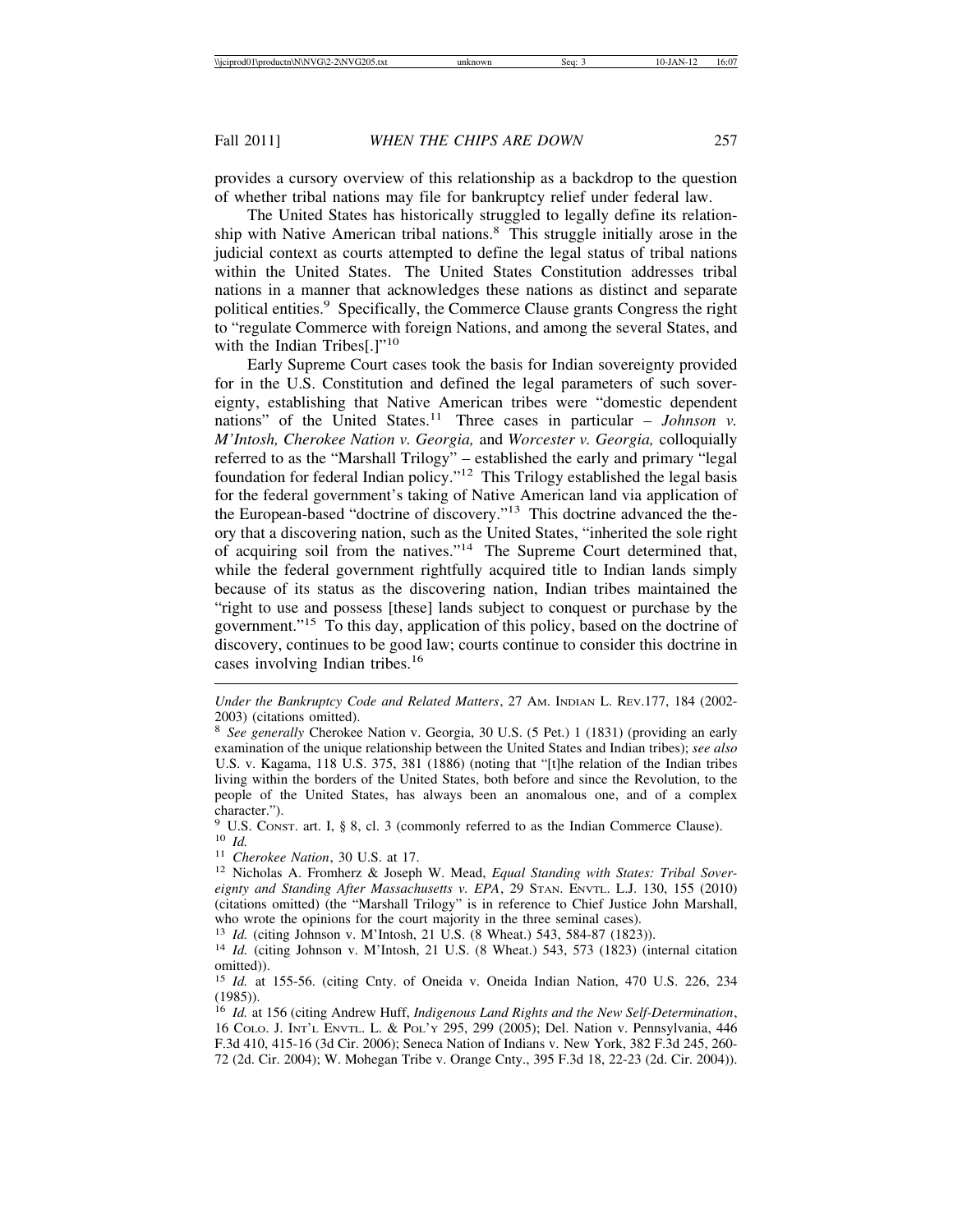In *Cherokee Nation*, Chief Justice Marshall noted that, although Indian tribes did not qualify as "foreign state[s] in the sense of the constitution," $17$ Indian tribes were in fact a state of some type:

The numerous treaties made with [Indian tribes] by the United States recognize them as a people capable of maintaining the relations of peace and war, of being responsible in their political character for any violation of their engagements, or for any aggression committed on the citizens of the United States by any individual of their community.18

Justice Marshall analogized the relationship between Indian tribes and the federal government as something akin to that of a "ward to his guardian."<sup>19</sup> Thus, although recognizing that Indian tribes encompassed a separate and distinctive body of people within the United States, tribes did not constitute a foreign government. Instead, the federal government assumed a patriarchal role over Indian tribes because these tribes looked to the United States for protection and care.<sup>20</sup> Applying this line of reasoning, Justice Marshall determined that the tribes' unique situation constituted "domestic dependent nations," falling within the purview of the federal government's protection, but more importantly, its power and authority.<sup>21</sup>

In *Worcester v. Georgia*, the court addressed a state's ability to regulate Indian tribes within its boundaries.<sup>22</sup> In the opinion, Justice Marshall continued to expound on the concept of "domestic dependent nations" with respect to Indian tribes. In examining the issue of whether states had the ability to exert any authority over Indian tribes, the court noted that "Indian nations had always been considered as distinct, independent political communities, retaining their original natural rights, as the undisputed possessors of the soil, from time immemorial. . . . The very term 'nation,' so generally applied to them, means 'a people distinct from others.'"23 Thus, once again, the Supreme Court recognized that Indian tribes were a separate and distinct group within the United States, akin to separate nations with the ability to self-govern in some respects, but without the full recognition of a foreign nation. In doing so, *Worcester* further established the "domestic dependant nations" policy by holding that the federal government, and not the states, had the sole power to regulate Indian tribes. $24$ 

Consequently, as the United States developed as a country, the Supreme Court established the legal framework and policy as to Indian sovereignty by recognizing that such sovereignty existed, but simultaneously limiting it to that of "domestic dependent nations" of the federal government. Indian tribes became legally recognized as a separate and distinct group with the ability to self-govern to a certain extent, but nonetheless became subordinates to the United States government. Thus, the "domestic dependant nations" policy

<sup>17</sup> Cherokee Nation v. Georgia, 30 U.S. (5 Pet.) 1, 20 (1831). <sup>18</sup> *Id.* at 16. <sup>19</sup> *Id.* at 17*.* <sup>20</sup> *Id.*

<sup>21</sup> *Id.*

<sup>22</sup> *See* Worcester v. Georgia, 31 U.S. (6 Pet.) 515 (1832). <sup>23</sup> *See id.* at 559. <sup>24</sup> *Id.* at 595-96.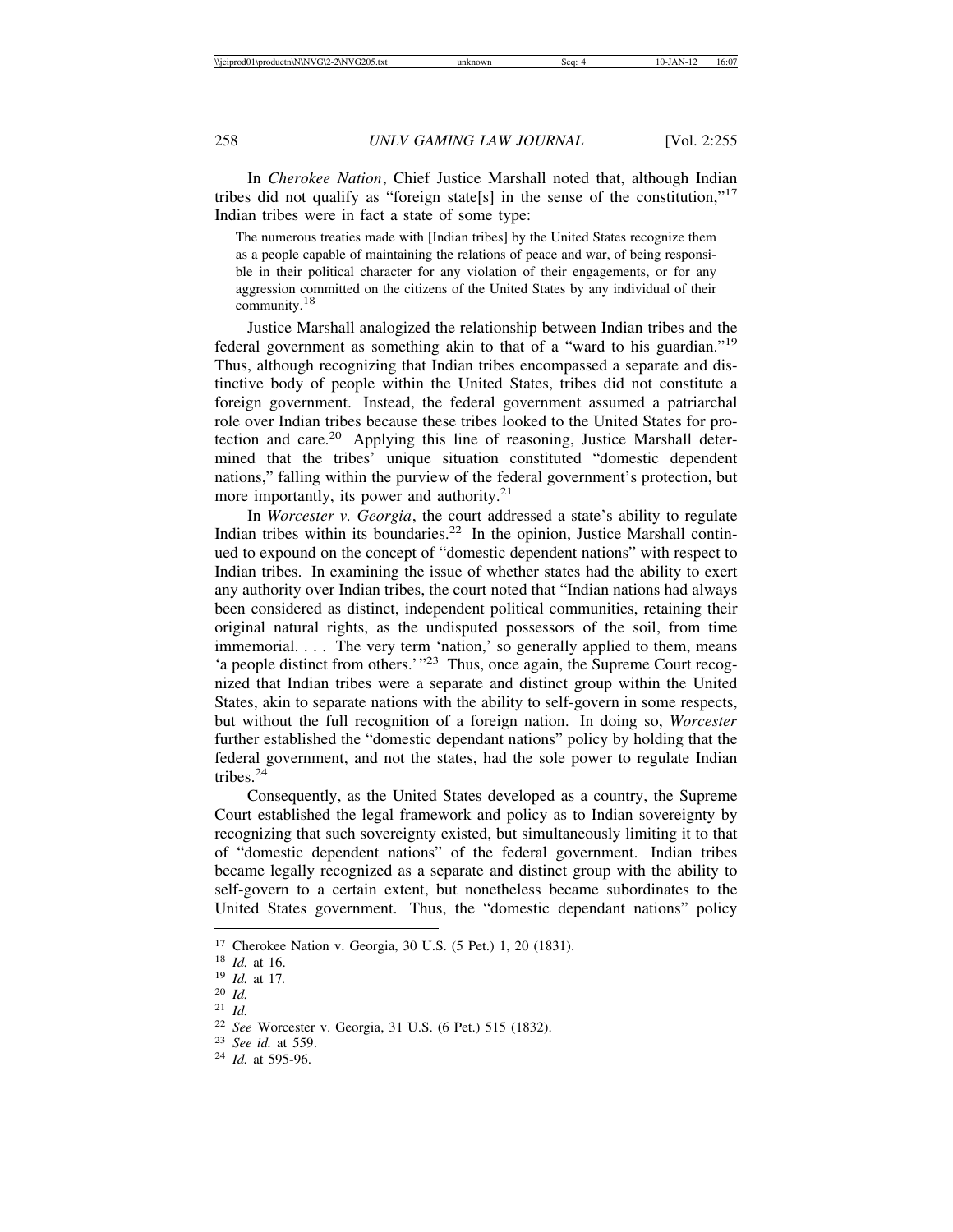established in the Marshall Trilogy provided a lasting legacy that not only promulgated the legal framework for Indian sovereignty, but deeply influenced the federal government's approach and interaction with Indian tribes.

Currently, the argument can and is often made that through case law, the Supreme Court has chipped away at the sovereign status of Indian tribes.<sup>25</sup> Relatively recent Supreme Court cases seem to be at odds with defining the legal boundaries of Indian sovereignty with respect to tribes' authority over non-members on tribal lands. For example, Indian tribes do not possess criminal jurisdiction over non-tribal members, even when non-tribal members commit crimes on Indian reservations and against members of the tribe.<sup>26</sup> Nor do Indian tribes necessarily have civil jurisdiction over non-tribal members on Indian land.27 In *Montana v. United States*, the Supreme Court observed that expanding Indian sovereignty "beyond what is necessary to protect tribal selfgovernment or to control internal relations is inconsistent with the dependent status of the tribes[.]"<sup>28</sup> This statement seemingly encapsulates the contemporary policy of limiting Indian sovereignty to the extent necessary to keep in accord with the government's "domestic dependant nations" policy with respect to Indian tribes. Thus, the Court's relatively recent decisions on Native American issues reflect conflicting and perhaps shifting paradigms on Indian policy.

Despite this tension in the law, Indian tribes continue to possess various forms of meaningful sovereignty.29 Epitomizing the most common perception of Indian sovereignty, tribes possess the right to self-governance; that is, tribal governments can establish their own constitutions and pass laws with respect to its members and lands.<sup>30</sup> Moreover, in accord with sovereign status, Indian tribes continue to enjoy the protection of sovereign immunity in the legal system.31 This means that tribes may not be sued in federal court without the tribe's express and unequivocal consent or Congressional abrogation.<sup>32</sup> Although certainly imperfect, Indian tribes today continue to enjoy a unique and relatively sovereign relationship with the federal government.

<sup>25</sup> *See, e.g*., Katherine J. Florey, *Indian Country's Borders: Territoriality, Immunity, and the Construction of Tribal Sovereignty*, 51 B.C. L. REV. 595, 597 (2010) (citations omitted); Patrice H. Kunesh, *Tribal Self-Determination in the Age of Scarcity*, 54 S.D. L. REV. 398, 398 (2009) [hereinafter Kunesh] (citations omitted).

<sup>26</sup> Fromherz*, supra* note 12, at 159 (citing Oliphant v. Suquamish Tribe, 435 U.S. 191, 212 (1978); *see also* Nevada v. Hicks, 533 U.S. 353, 358 (2001)).

<sup>27</sup> *See* Montana v. United States, 450 U.S. 544, 566 (1981) ("A tribe may also retain inherent power to exercise civil authority over the conduct of non-Indians on fee lands within its reservation when that conduct threatens or has some direct effect on the political integrity, the economic security, or the health or welfare of the tribe.").

<sup>28</sup> *See id.* at 564.

<sup>29</sup> Fromherz*, supra* note 12, at 165.

<sup>30</sup> Kunesh, *supra* note 25, at 401 (citing United States v. Mazurie, 419 U.S. 544, 557 (1975)).

<sup>31</sup> Fromherz*, supra* note 12, at 166 (citing Santa Clara Pueblo v. Martinez, 436 U.S. 49, 58 (1978)).

<sup>32</sup> *Id.* (citing Santa Clara Pueblo v. Martinez, 436 U.S. 49, 58 (1978)).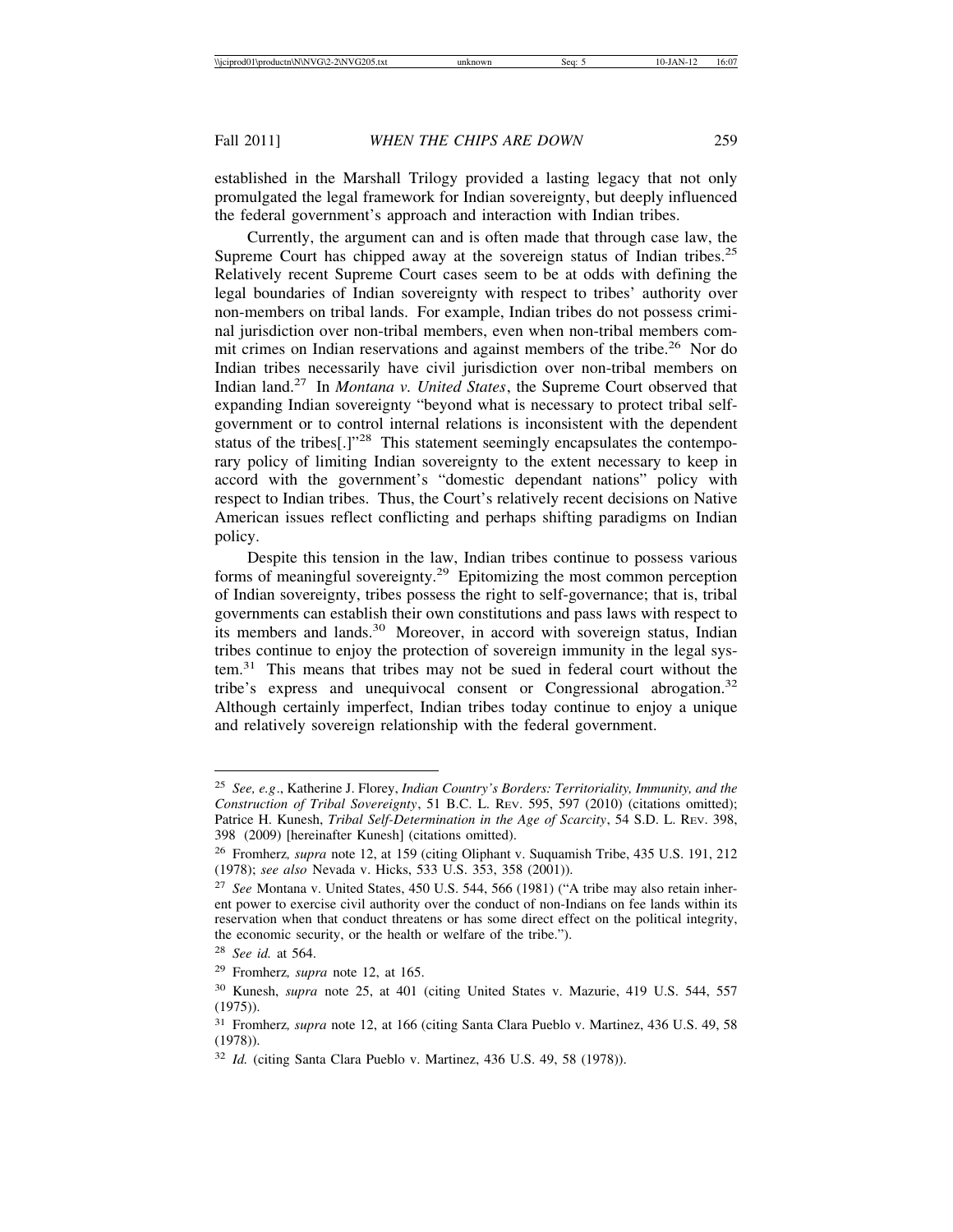# II. THE INDIAN GAMING REGULATORY ACT: AN ARGUABLE VEHICLE TO INDIAN ECONOMIC DEVELOPMENT AND SELF-SUFFICIENCY

Indian gaming gained a foothold in American culture with Congress' passage of the Indian Gaming Regulatory Act of 1988.<sup>33</sup> Congress primarily passed this law in response to *California v. Cabazon Band of Mission Indians*, a Supreme Court case involving gaming operations on Indian reservations.<sup>34</sup> In *Cabazon*, two tribes – the Cabazon and Morongo Bands of Mission Indians – conducted bingo games on their respective reservations.<sup>35</sup> These games were open to the public and predominantly patronized by non-tribal members traveling onto the reservations.<sup>36</sup> In its opinion, the Court noted that these games provided both tribes considerable benefits, including increased employment opportunities for tribal members and a substantive source of revenue.<sup>37</sup>

Despite these appreciable benefits to the tribes, California sought to regulate the games under California law.<sup>38</sup> Specifically, the state sought to regulate the gaming activities under a state law that solely permitted games to be operated by members of designated charitable organizations on a volunteer basis.<sup>39</sup> This state law also precluded operators from earning any revenue from gaming activities.40 Under this construct, the tribes would have been precluded from employing members to operate the games and from obtaining any profits from its gaming activities; instead, the tribes would have been required to place profits into a special account that in turn could only be used for charitable purposes as designated by the state of California.<sup>41</sup>

The Court noted that its decisions have "consistently recognized that Indian tribes retain 'attributes of sovereignty over both their members and their territory,'"42 but qualified that such sovereignty was subordinate only to the federal government and not to states.<sup>43</sup> Notwithstanding this limitation, states could apply their laws to Indian tribes, but only when expressly provided by Congress.44 Under this principle, California argued that Congress had done so in passing Public Law  $280^{45}$  Public Law 280 provided a handful of states

<sup>33</sup> Indian Gaming Regulatory Act, 25 U.S.C. §§ 2701–2721 (1988). <sup>34</sup> Kathryn R.L. Rand, *Caught In The Middle: How State Politics, State Law, and State Courts Constrain Tribal Influence Over Indian Gaming*, 90 MARQ. L. REV. 971, 976 (2007) (citation omitted).

<sup>35</sup> 480 U.S. 202, 204-05 (2006) (citations omitted). The Cabazon band also conducted poker and other card games at a card club on its reservation. *Id.* at 205.<br>
<sup>36</sup> *Id.*<br>
<sup>37</sup> *Id.*<br>
<sup>39</sup> *Id.*<br>
<sup>49</sup> *Id.*<br>
<sup>49</sup> *Id.*<br>
<sup>41</sup> *See id.* at 209.<br>
<sup>42</sup> *Id.* at 207 (quoting United States v. Mazurie, 419 U.S.

<sup>134, 154 (1980)).</sup>

<sup>44</sup> *Id.* <sup>45</sup> *Id.* (citing Pub. L. 280, 67 Stat. 588 (1953), codified as amended, 18 U.S.C. § 1162, 28 U.S.C. § 1360 (1982 & Supp. III). The State also argued that Congress had explicitly consented that states to apply law on tribes in the Organized Crime Control Act, 84 Stat. 937 (1970) (codified as amended at 18 U.S.C. § 1955 (2006)).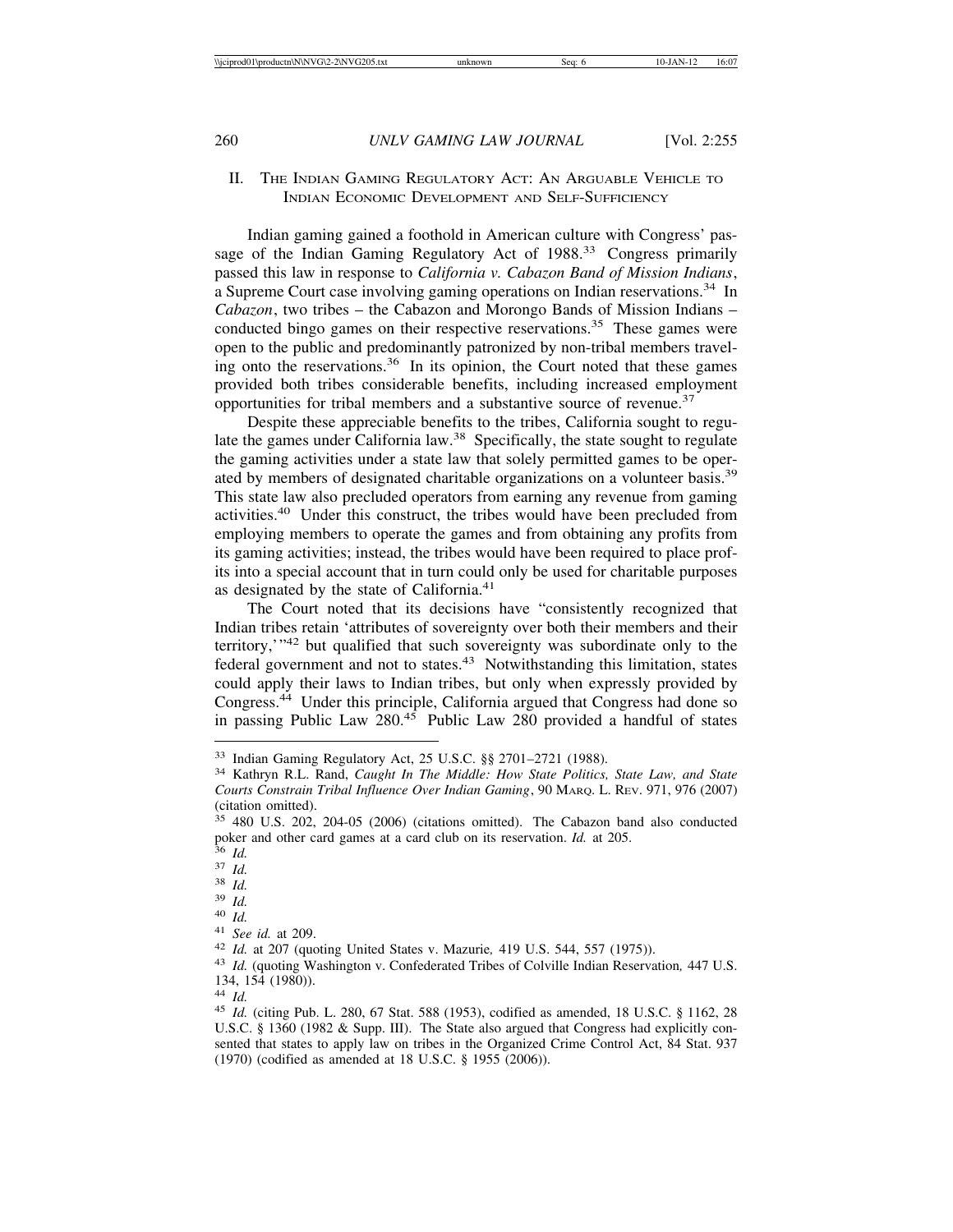(including California) *limited* civil and *broad* criminal jurisdiction over portions of Indian reservations.<sup>46</sup> However, the Court clarified that this law was meant to be a means for states to "combat[] lawlessness on reservations,"<sup>47</sup> not provide a basis for "total assimilation of Indian tribes into mainstream American society."48 Therefore, although Public Law 280 gave a few states some jurisdictional authority over tribal lands, the Court effectively narrowed any perceived jurisdictional gap with respect to civil matters on Indian reservations to "private civil litigation [involving reservation Indians] in state court."<sup>49</sup> Because this jurisdictional gap was limited to preclude civil (and regulatory) authority, the court determined that Public Law 280 did not provide California the statutory basis to intercede and regulate the tribes' gaming activities.<sup>50</sup> In this respect, states were effectively barred from regulating Indian gaming operations.

Responding to *Cabazon* and the small but growing number of tribes engaging in gaming operations "without clear standards or regulations,"51 Congress passed the Indian Gaming Regulatory Act in 1988.<sup>52</sup> The IGRA was the culmination of several years of legislative discussion with respect to Indian gaming, and when ultimately passed, provided the first regulatory scheme for Indian gaming in the United States. The initial legislation was introduced in the Senate on February 19, 1987,<sup>53</sup> just six days before the Supreme Court decided *Cabazon*, 54 reflecting the increasing need at that time to address the growing issues with Indian gaming.

The purpose behind the IGRA was not only to establish a statutory scheme for self-regulation, but also to prevent "organized crime or criminal elements in

<sup>46</sup> *Cabazon*, 480 U.S. at 207-08 (citations omitted). The Court noted that "Indian Country" was defined by 18 U.S.C. § 1151, and included "all land within the limits of any Indian reservation under the jurisdiction of the United States Government, notwithstanding the issuance of any patent, and, including rights-of-way running through the reservation." *Id.* at 207 n.5 (quoting DeCoteau v. District County Court, 420 U.S. 425, 427, n.2 (1975)).

<sup>47</sup> *Id.* at 208 (citing Bryan v. Itasca County, 426 U.S. 373, 379-80 (1976)).

<sup>48</sup> *Id.* (citing Bryan v. Itasca County, 426 U.S. 373, 387 (1976)).

<sup>49</sup> *Id.*

<sup>50</sup> *Id.* at 209-10. Here, the Court found that California did not "prohibit all forms of gambling[,]" but in fact "daily encourage[d] its citizens to participate" in the state lottery, itself "state-run gambling." *Id.* at 210. In reaching its holding, the Court noted the "distinction between state 'criminal/prohibitory' laws and state 'civil/regulatory' laws: if the intent of a state law is generally to prohibit certain conduct, it falls within Pub. L. 280's grant of criminal jurisdiction, but if the state law generally permits the conduct at issue, subject to regulation, it must be classified as civil/regulatory and Pub. L. 280 does not authorize its enforcement on an Indian reservation." *Id.* at 209.

<sup>51</sup> Sean Brewer, Note, *Analysis of the Indian Gaming Regulatory Act in Light of Current Tenth Amendment Jurisprudence*, 26 RUTGERS L.J. 469-470 (1995) (citations omitted) (internal quotation marks omitted).

<sup>52</sup> Pub. L. No. 100-497, 102 Stat. 2467 (codified at 25 U.S.C. §§ 2701-2721 (1988)).

<sup>53</sup> Bill Summary & Status, 100th Cong. (1987 – 1988), S.555 Cosponsors, U.S. Library of Cong. THOMAS Cong. bill history, http://thomas.loc.gov/cgi-bin/bdquery/z?d100:SN00555: @@@P (last visited on Jan. 9, 2011). The bill was introduced by Senators Dan K. Inouye of Hawaii, Thomas A. Daschle of South Dakota, Daniel J. Evans of Washington, and Larry Pressler of South Dakota. *Id.*

<sup>54</sup> *Cabazon* was decided on February 25, 1987. *Cabazon*, 480 U.S. at 202.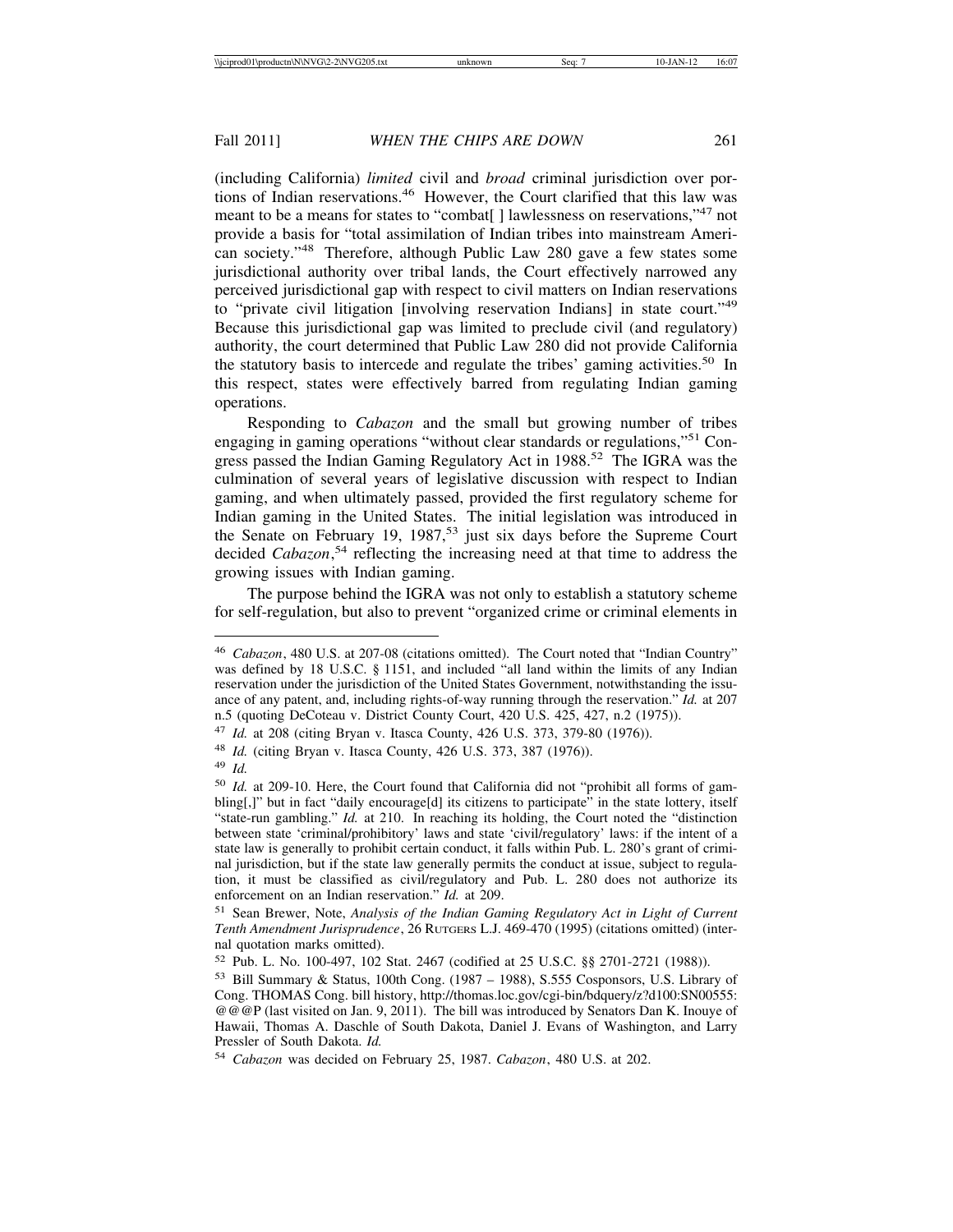Indian gaming activities."<sup>55</sup> In its Senate Report, the Select Committee on Indian Affairs (the "Committee") noted that the Justice Department initially opposed the creation of a federal regulatory agency to regulate gaming activities on Indian reservations, arguing that such regulation could be enforced by individual states.56 In response, the Committee pointed out that state regulation of Indian gaming would contravene well-established principles of Indian sovereignty.57 The Senate Report also expressed the Justice Department's objections over giving Indian tribes the power of self-regulatory authority over their gaming activities, without restraints or limitations that could potentially run afoul of individual state laws with respect to gaming.<sup>58</sup> Notwithstanding these concerns, Congress passed the IGRA, affirming that gaming provided Indian tribes a means of "promoting tribal economic development, self-sufficiency, and strong tribal governments."<sup>59</sup>

The IGRA's statutory framework provides for three classification levels of Indian gaming,<sup>60</sup> with each class subject to different regulations and oversight. Class I gaming consists of "social games solely for prizes of minimal value or traditional forms of Indian gaming engaged in by individuals as a part of, or in connection with, tribal ceremonies or celebrations."61 Put another way, a gaming activity falls under Class I if the tribe conducts the activity—such as rodeos, horse races, or games with prizes—in conjunction with traditional Indian ceremonies or celebrations, such as pow-wows or feasts. These types of gaming activities are exclusively managed and regulated by the respective Indian tribe engaged in such gaming operations,<sup>62</sup> thus removed from external tribe regulation,  $6\overline{3}$  something that is optimal to tribes striving for tribal selfdetermination.

Class II gaming encompasses card games and bingo-like games such as "pull-tabs, lotto, punch boards, tip jars, [and] instant bingo,"<sup>64</sup> but expressly precludes "baccarat, chemin de fer, or blackjack[.]"65 Gaming within this classification is still within the tribe's purview; however, the National Indian Gaming Commission provides some oversight.<sup>66</sup>

Class III gaming is somewhat of a "catch-all" provision, covering any gaming activity not specifically addressed in Class I or II gaming.<sup>67</sup> This category of gaming is generally comprised of the more lucrative types of gaming activities such as slot machines, banking card games,  $68$  and animal racing.  $69$ 

<sup>55</sup> S. REP. NO. 100-446, at 5 (1988); *but see*, Additional Views of Mr. McCain, noting that in fifteen years of Indian gaming there was not one clear case of crime on Indian reservations. *Id.* at 33.<br>
<sup>56</sup> *Id.* at 5.<br>
<sup>57</sup> *Id.*<br>
<sup>58</sup> *Id.*<br>
<sup>58</sup> *Id.*<br>
<sup>59</sup> 25 U.S.C. § 2702(1) (2006).<br>
<sup>60</sup> *Id.* § 2703.<br>
<sup>61</sup> *Id.* § 2703(6).<br>
<sup>62</sup> *Id.* § 2703(6).<br>
<sup>62</sup> *Id.* § 2703(6).<br>
<sup>63</sup> S. Rep. No. 100-44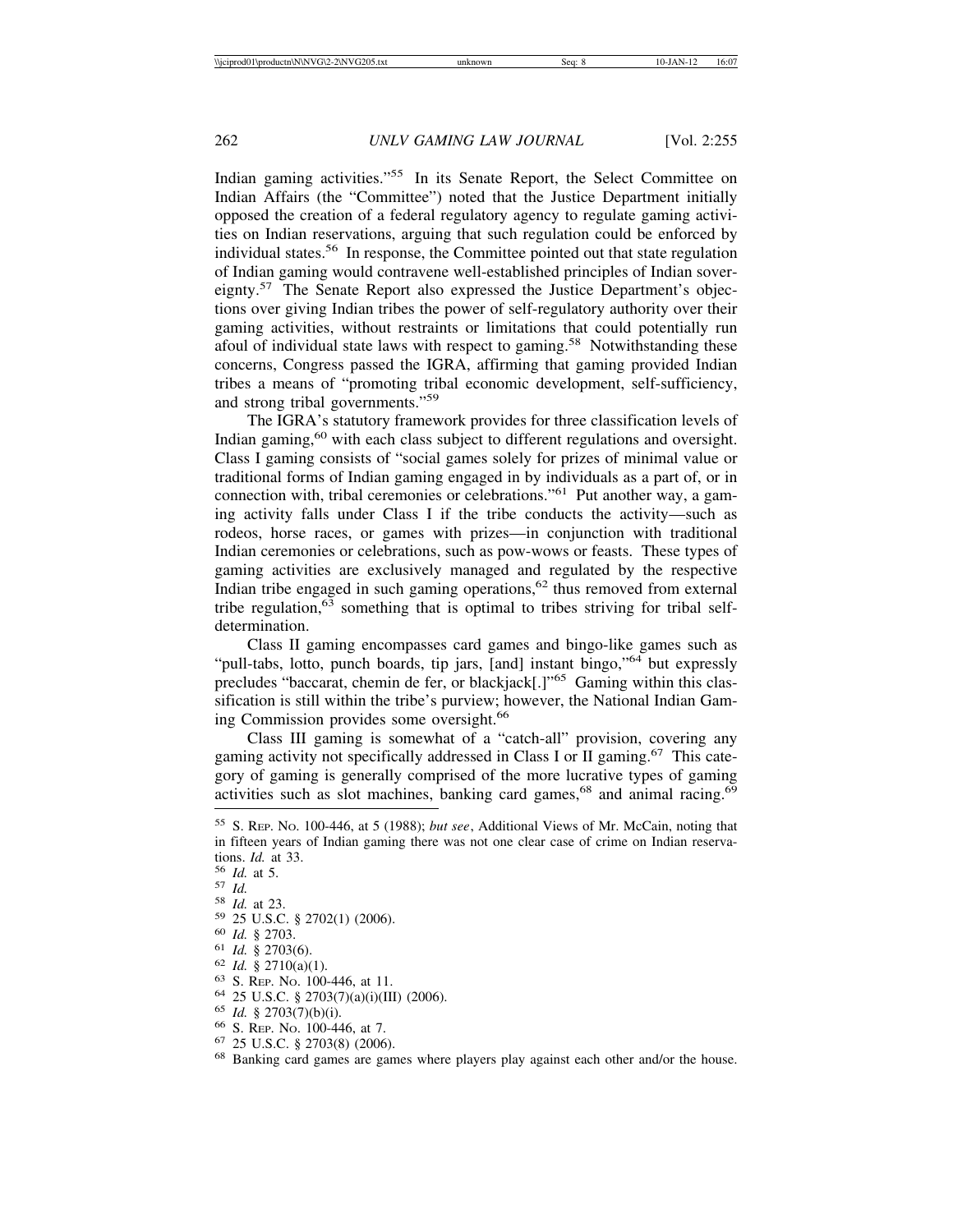Under the IGRA, Class III gaming is solely authorized on Indian land to the extent that the respective state does not prohibit such types of gaming.<sup>70</sup>

The IGRA also compels states to negotiate with Indian tribes when a tribe applies for Class III gaming. In order to obtain authorization for Class III gaming, the tribe must enter into a compact (or agreement) with the state in which the reservation is located regarding the tribe's possible gaming operations.<sup>71</sup> The state must negotiate the compact with the tribe in good faith.<sup>72</sup> This compact may address a variety of different topics, such as choice of law between state or tribal law, $73$  allocation of criminal and civil jurisdiction between the state and tribe necessary to enforce such laws and regulations,<sup>74</sup> or remedies for breach of contract.75 The IGRA is particularly useful to Indian tribes seeking to engage in Class III gaming because tribes may sue a state in federal court if the state refuses to negotiate with the tribe or participates in bad faith.<sup>76</sup> These provisions reinforce a tribe's probability of entering into a tribal-state compact, and by extension, authorization to conduct Class III gaming on its land.

The IGRA also established the National Indian Gaming Commission ("NIGC").<sup>77</sup> The NIGC has expansive regulatory authority over Indian gaming activities on reservations.78 This includes, but is not limited to: monitoring Class II gaming conducted on Indian land; $\frac{79}{9}$  inspecting and examining Indian reservations where Class II gaming is conducted;<sup>80</sup> conducting background investigations; $81$  having access to, inspecting, and examining papers, books, and records with respect to Class II gaming; $82$  entering into contracts with the federal government as necessary to perform NIGC duties;<sup>83</sup> holding hearings and taking testimony as necessary; $84$  and promulgating regulations and guidelines to uphold IGRA provisions. $85$  As previously stated, the NIGC exclusively oversees Class II gaming on Indian reservations.<sup>86</sup> In this respect, the NIGC serves as the internal regulatory authority for tribes engaged in Class II gaming. The NIGC's requirement that two of its three members be members of a federally recognized Indian tribe emphasizes the concept of self-regulation.<sup>87</sup>

- 
- 
- 
- 
- 
- 
- 
- 
- 
- 
- 
- 
- 
- 
- 
- 

<sup>69</sup> S. REP. No. 100-446, at 7.<br>
<sup>70</sup> 25 U.S.C. § 2710(d)(1)(B) (2006).<br>
<sup>71</sup> See id. § 2710(d)(3)(A).<br>
<sup>72</sup> Id. § 2710(d)(3)(A).<br>
<sup>73</sup> Id. § 2710(d)(3)(C)(ii).<br>
<sup>75</sup> Id. § 2710(d)(3)(C)(ii).<br>
<sup>75</sup> Id. § 2710(d)(3)(C)(ii) member of the Tulalip Tribes of Washington. *See Commissioners,* NAT'L INDIAN GAMING COMM'N, http://www.nigc.gov/About\_Us/Commissioners.aspx (last visited Jan. 7, 2011).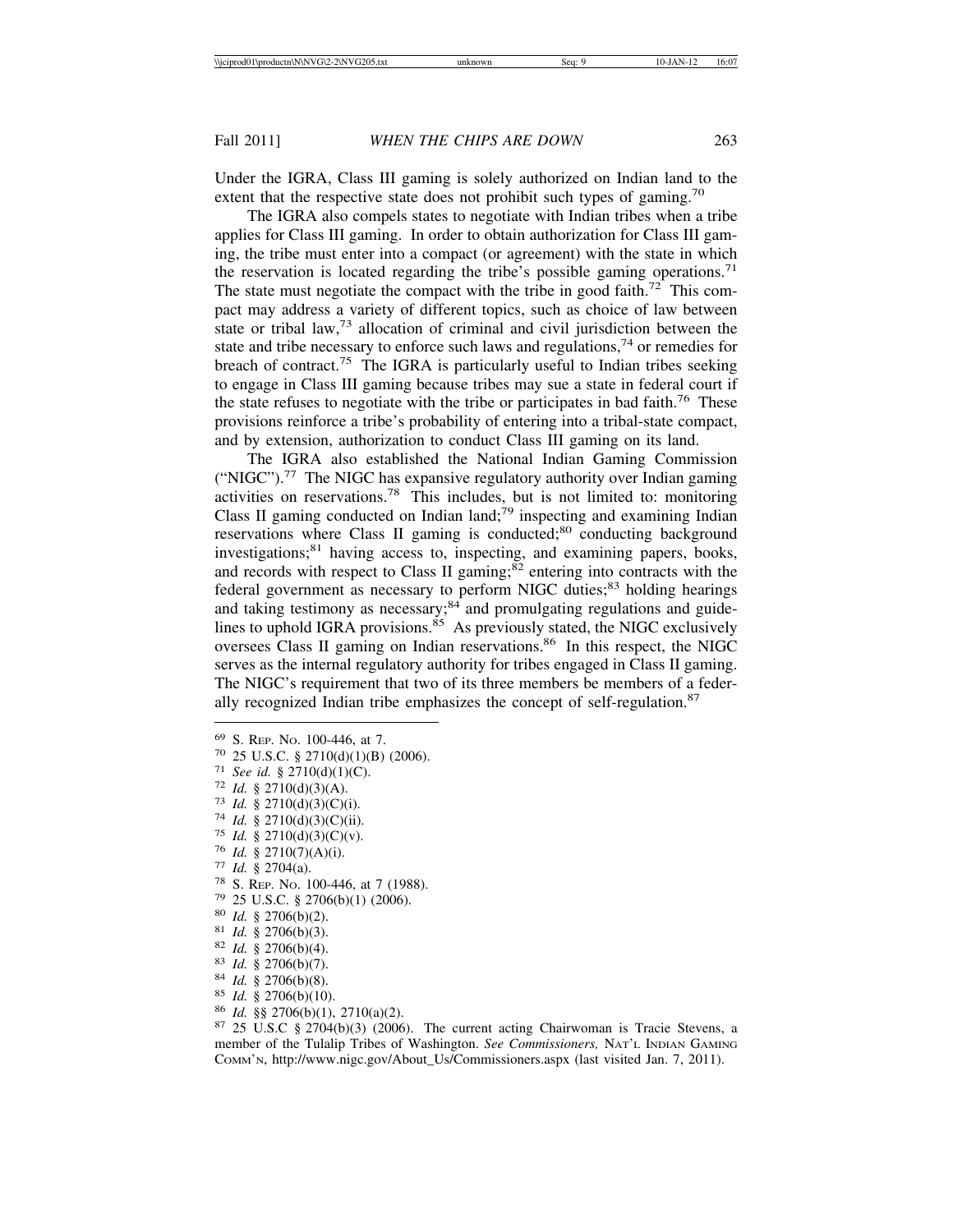Consequently, pursuant to the provisions of the IGRA, states are presented with formidable challenges in opposing an Indian tribe's desire to conduct gaming operations on its reservation. Under the IGRA, a state has no authority over Class I or Class II gaming activities on Indian reservations;<sup>88</sup> tribes may freely engage in those types of gaming activities without state regulation. Moreover, even in compact discussions with an Indian tribe in regards to Class III gaming, the state carries the burden to prove that it engaged in good faith negotiations.89 Because of this wide latitude to tribes, the IGRA has proved to be a very valuable tool for Indian tribes seeking economic independence and viability with respect to Indian gaming.

## III. ENTER THE BANKRUPTCY CODE: DO INSOLVENT INDIAN TRIBES HAVE A PLACE IN THE CODE TO OBTAIN RELIEF?

Determining whether casinos owned and operated by Indian tribes may file for bankruptcy protection under federal law is like trying to fit a square peg in a round hole. At first blush, the two subjects – an Indian casino owned and operated by an Indian tribe and the United States Bankruptcy Code – seem incongruous to one another because it is unclear whether an Indian tribe has the ability to file for bankruptcy under federal law, given its status as a sovereign nation within the United States.

## *A. From Past to Present: A (Relatively) Brief History of U.S. Bankruptcy*

Bankruptcy seemingly pervades American businesses and individual consumerism. In 2010, there were over a million and a half bankruptcy filings (business and non-business) in the United States.<sup>90</sup> Although bankruptcy may continue to be heavily stigmatized in other countries,  $91$  in the United States the ability to file for bankruptcy provides the financially distressed a metaphorical lifesaver from drowning in the sea of insolvency.

The concept of bankruptcy is firmly rooted in the Constitution, which states that Congress shall establish "[l]aws on the subject of Bankruptcies throughout the United States."92 In spite of this, Congress did not pass a federal bankruptcy statute until 1800, and even then, the law was temporary and was primarily passed to address an economic depression pervading the country at the time. $93$  In fact, the 1800 Act turned out to be short-lived; Congress

<sup>88</sup> *See* 25 U.S.C. § 2710(a)(1), (a)(2) (2006). <sup>89</sup> *Id.* § 2710(d)(3)(A). <sup>90</sup> *U.S. Bankruptcy Filings 1980-2010,* AM. BANKR. INST., http://www.abiworld.org/AM/ AMTemplate.cfm?Section=Home&CONTENTID=63164&TEMPLATE=/CM/ContentDisplay.cfm (last visited Feb. 21, 2011).

<sup>91</sup> *See* Erin K. Healy, Note, *All's Fair in Love and Bankruptcy? Analysis of the Property Requirement for Section 109 Eligibility and its Effect on Foreign Debtors Filing in U.S. Bankruptcy Courts*, 12 AM. BANKR. INST. L. REV. 535, 542 (2004), noting that "[w]hile a bankruptcy filing in other countries continues to carry significant stigma, U.S. companies and individuals are not subjected to the same shame merely as a result of filing a petition for bankruptcy."<br><sup>92</sup> U.S. CONST. art. I, § 8, cl. 4.

<sup>&</sup>lt;sup>93</sup> David S. Kennedy & R. Spencer Clift, III, *An Historical Analysis of Insolvency Laws and Their Impact on the Role, Power, and Jurisdiction of Today's United States Bankruptcy*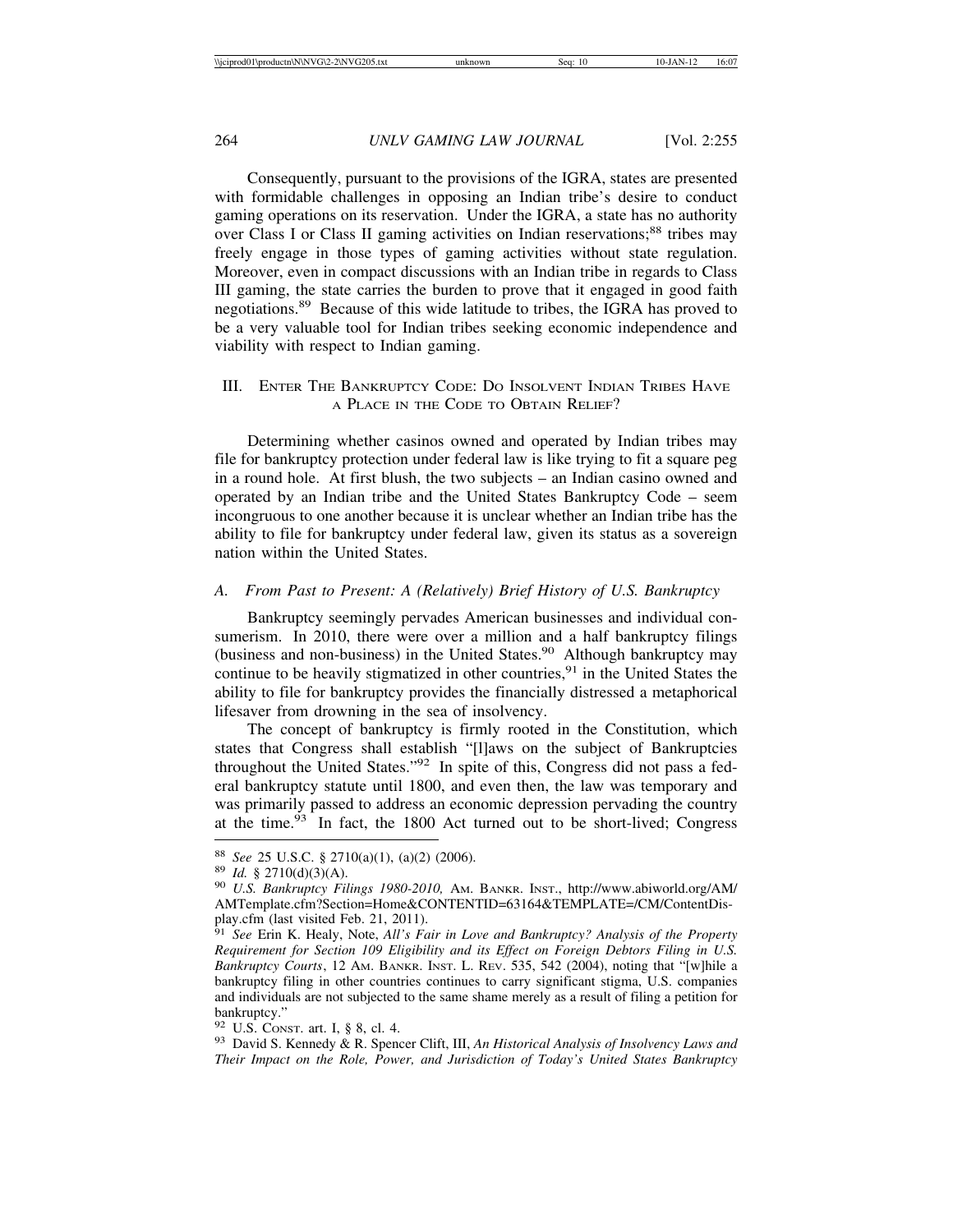repealed it after only three years.<sup>94</sup> This first bankruptcy law also did not afford bankruptcy relief to all Americans – it essentially addressed commercial debts involving "traders, merchants, underwriters, and brokers," and was strictly involuntary,<sup>95</sup> meaning that creditors initiated bankruptcy against the debtor on its behalf.

The next two federal bankruptcy statutes passed by Congress suffered similarly short-lived fates. Congress passed the next federal bankruptcy law in 1841, and although it too was short-lived in duration, it provided some important advances in American bankruptcy.96 The 1841 Act began to "de-criminalize" bankruptcy by abolishing debtor's prisons, expanded the availability of bankruptcy protections from just traders, merchants, underwriters, and brokers to all types of debtors, and for the first time, allowed debtors to voluntarily seek bankruptcy relief.<sup>97</sup> Nonetheless, Congress repealed the law in 1843 after just eighteen months in response to political pressure.<sup>98</sup>

Facing a severe economic depression following the end of the American Civil War and a changing financial landscape, Congress once again passed another federal bankruptcy statute in 1867.<sup>99</sup> At that time, a national American economy had begun to slowly emerge,<sup>100</sup> and with it, a need to address debt collection on a national level rather than state-by-state regulation. The 1867 Act officially charged federal district courts as courts of bankruptcy and established "registers in bankruptcy"—administrative positions created to assist the district courts with bankruptcy proceedings.<sup>101</sup> In 1874, Congress undertook amendments to the 1867 Act, and importantly, established the basic precursor of reorganization laws.102 For the first time, the debtor retained his property and proposed a plan to repay his creditors for less than the whole amount owed on his debts.<sup>103</sup> If the debtor obtained the requisite approval from the majority of his creditors, he received a discharge of his debts, which also bound all of the debtor's named creditors.<sup>104</sup> Despite these advances in bankruptcy law, in 1878, Congress once again repealed the federal bankruptcy law due to allegations of excessive fees and abusive conduct by creditors.<sup>105</sup>

*Court and its Judicial Officers*, 9 J. BANKR. L. & PRAC. 165, 170-171 (2000) [hereinafter Kennedy]. The law had a five-year maximum time cap.

<sup>94</sup> *Id.* at 171 (citing Charles Warren, BANKRUPTCY IN UNITED STATES HISTORY 21  $(1935)$ ).<br>95 Id.

<sup>95</sup> *Id.* <sup>96</sup> *Id.* at 171-172. <sup>97</sup> *Id.* (citing Arnold M. Quittner, *Overview: History of the Bankruptcy Code and Prior Bankruptcy Laws*, 585 PLI/Comm. 7 (1991)). <sup>98</sup> *Id.* (citing Arnold M. Quittner, *Overview: History of the Bankruptcy Code and Prior*

*Bankruptcy Laws*, 585 PLI/Comm. 7 (1991)).<br><sup>99</sup> *Id.* at 172.<br><sup>100</sup> *Id.* (citing Charles J. Tabb, *The History of The Bankruptcy Laws in The United States*, 3<br><sup>101</sup> *Id.* (citing Charles J. Tabb, *The History of The Bank* 

AM. BANKR. INST. L. REV. 5 (1995)). <sup>102</sup> *Id.* at 173 (citing Charles J. Tabb, *The History of The Bankruptcy Laws in The United*

*States*, 3 Am. BANKR. INST. L. REV. 20 (1995)).<br><sup>103</sup> *Id.* (citing Charles J. Tabb, *The History of The Bankruptcy Laws in The United States*, 3

AM. BANKR. INST. L. REV. 21 (1995)). <sup>105</sup> *Id.* at 173-174.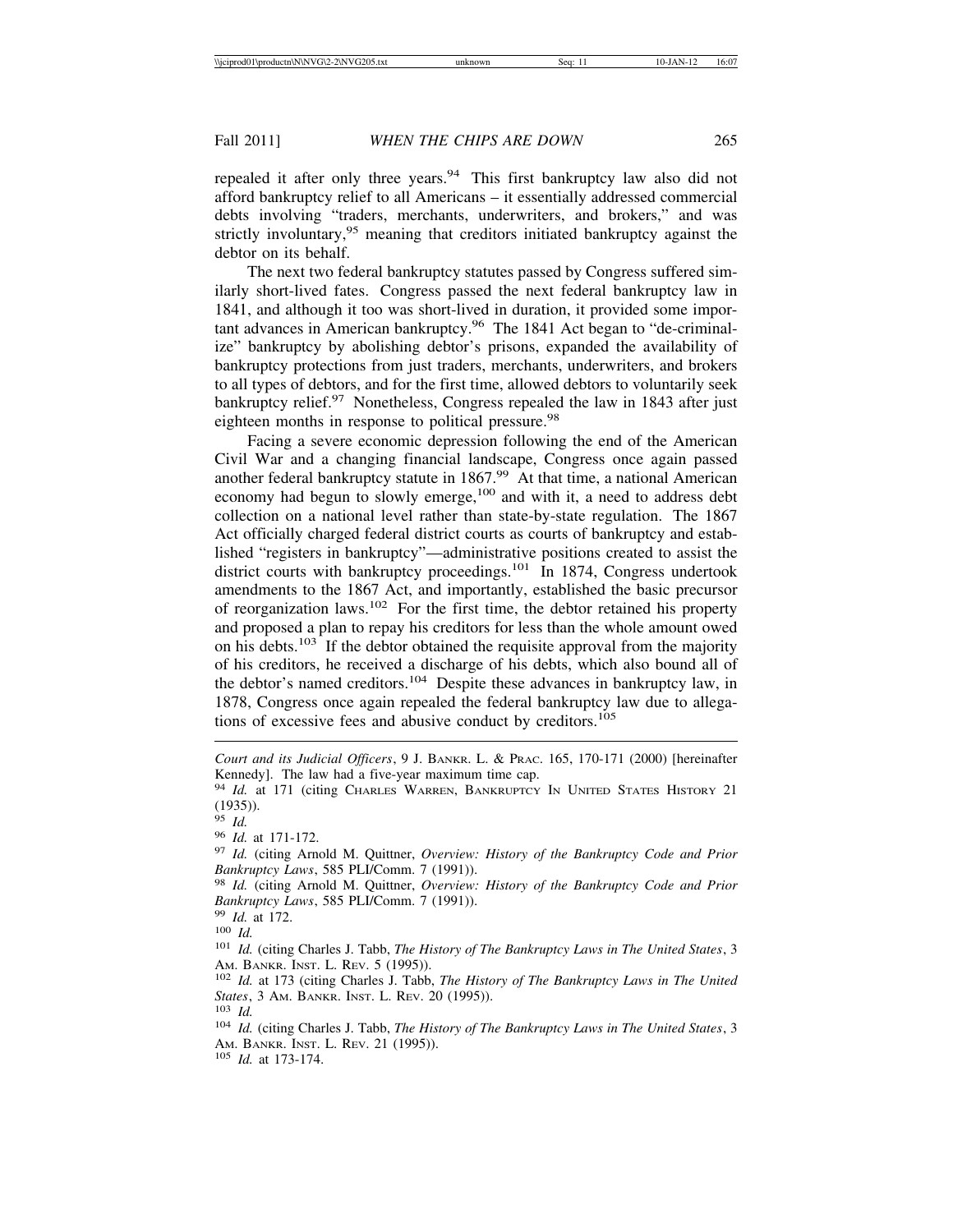Amid a changing economic national landscape that moved away from agriculture and towards industrialization, Congress enacted the Bankruptcy Act of 1898.106 This law established the basic framework for the current bankruptcy system by affording bankruptcy relief to individuals and businesses and expanding the role of "bankruptcy referees."<sup>107</sup> The antecedents of current bankruptcy judges, referees were charged with the administrative oversight of bankruptcy cases.<sup>108</sup> Under the 1898 Act, referees acted with authority to "adjudicate debtors as bankrupts, dismiss cases, examine witnesses, declare dividends, examine schedules and order amendments thereof, give notice of certain proceedings to creditors, and generally to attend to the detail of administration[.]"109 Unlike the position of registers under the 1867 Act, the positions of referees remained in place for the next eighty years, until Congress' next major overhaul of bankruptcy law in 1978. Although there were movements to repeal the 1898 Act, in contrast to previous bankruptcy acts, such efforts proved to be unsuccessful.<sup>110</sup> Rather than completely repeal the 1898 Act, Congress instead chose to amend the law over the years. For example, in 1938 Congress passed the Chandler Act, legislation which substantively revamped, but did not expressly repeal, the 1898 Act.<sup>111</sup> Notably, the Chandler Act established the current structure of "chapters" in bankruptcy, $112$  creating sections within the bankruptcy statute to separate the different types of bankruptcy.

As the twentieth century progressed and the number of consumer bankruptcies rose, Congress began facing mounting pressure to amend the bankruptcy laws again. Despite periodic Congressional amendments to the 1898 Act, the bankruptcy law in place in the mid-twentieth century was outdated, and bankruptcy referees were ill-equipped to administratively handle the rising number of cases.<sup>113</sup> In response, Congress commissioned studies and conducted hearings on bankruptcy reform, and created the Commission on the Bankruptcy Laws of the United States in 1970.<sup>114</sup> Separately, bankruptcy referees banded together and lobbied Congress to amend the bankruptcy  $laws.<sup>115</sup>$ 

After several years of studies and recommendations, political wrangling, and numerous legislative hearings and revisions, the ninety-fifth Congress passed the Bankruptcy Reform Act of 1978.<sup>116</sup> Completely replacing the 1898

<sup>114</sup> *Id.*

<sup>106</sup> *Id.* at 174-175.

<sup>107</sup> *Id.* at 175.

<sup>108</sup> *Id.* at 176.

<sup>109</sup> *Id.*

<sup>110</sup> The Hon. Marcia S. Krieger, *"The Bankruptcy Court is a Court of Equity": What Does That Mean?*, 50 S.C. L. REV. 275, 291 (1999) (citations omitted).

<sup>111</sup> *Id.* at 291-92 (citing Ch. 575, 52 Stat. 840 (1938) (repealed 1978)).

<sup>112</sup> Kennedy, *supra* note 93, at 176.

<sup>113</sup> *Id.* at 177.

<sup>115</sup> *See* The Hon. Geraldine Mund, *Appointed or Anointed: Judges, Congress, and the Passage of the Bankruptcy Act of 1978; Part One: Outside Looking In*, 81 AM. BANKR. L.J. 1, 14 (2007).

<sup>116</sup> The Hon. Geraldine Mund, *Appointed or Anointed: Judges, Congress, and the Passage of the Bankruptcy Act of 1978; Part Five*: *Inside the White House*, 82 AM. BANKR. L.J. 175,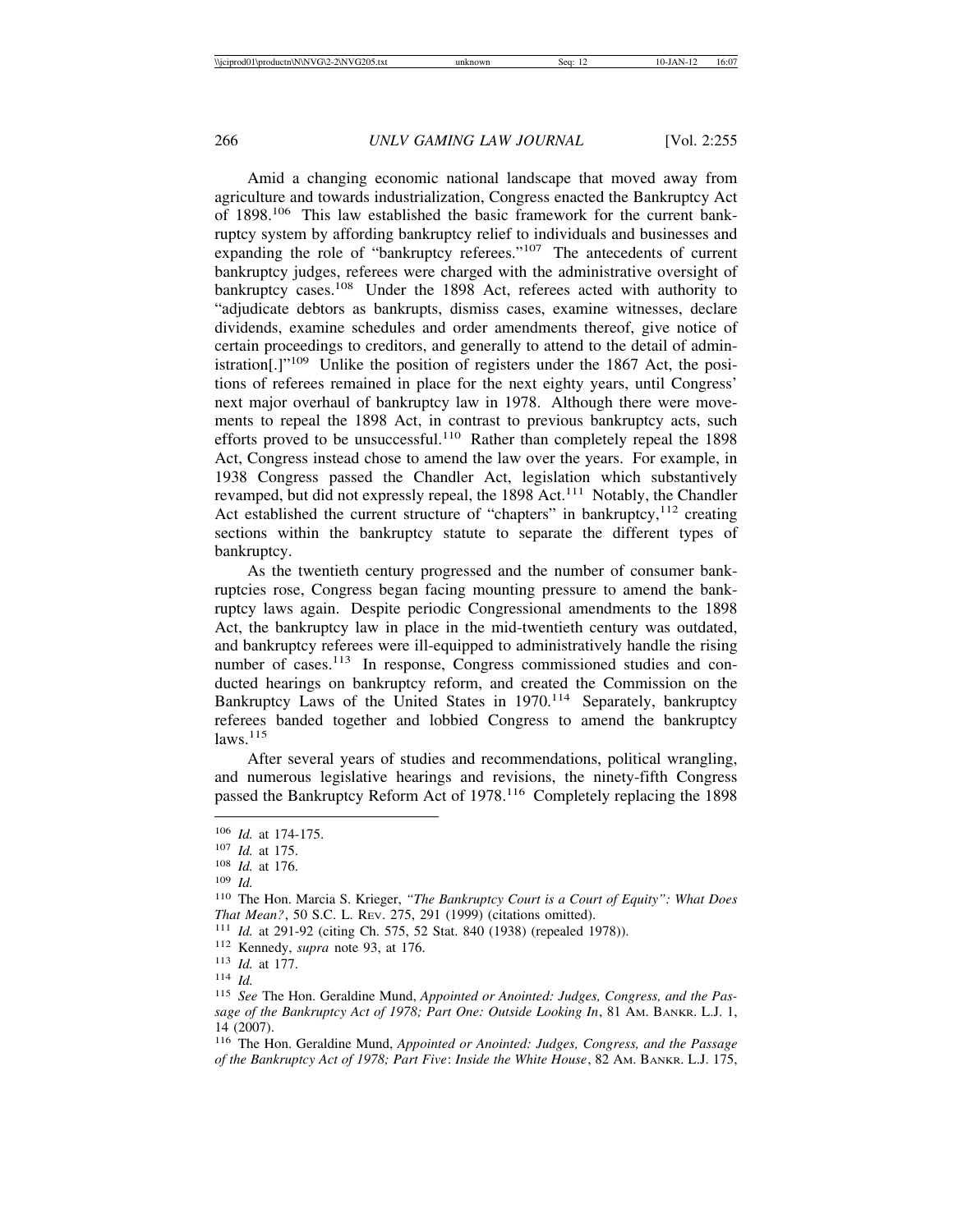Bankruptcy Act, the Bankruptcy Reform Act of 1978 provided a much needed and meaningful overhaul of federal bankruptcy law in the United States. This legislation established Title 11 of the United States Code and the Bankruptcy Code in its current form (hereinafter referred to as the "Code"). The new and improved Code provided for separate bankruptcy courts; that is, courts that are units of federal district courts, but not adjuncts to district courts as once contemplated.<sup>117</sup> Even more importantly, under the new Code, bankruptcy courts were given broad jurisdiction over "all civil proceedings arising under Title 11 or arising under or related to cases under Title 11."118 The Bankruptcy Reform Act of 1978 also gave bankruptcy courts original, but not exclusive, jurisdiction over proceedings arising under the Code.<sup>119</sup>

This expanse of jurisdiction to bankruptcy courts was relatively shortlived; just four years later, the Supreme Court struck down this expanded jurisdiction in the seminal bankruptcy case, *Northern Pipeline Const. Co. v. Marathon Pipe Line Co*. 120 The Court determined that the legislative grant of jurisdiction to bankruptcy courts in the Code was unconstitutional on the grounds that it conferred the jurisdictional authority of an Article III court to non-Article III judges.<sup>121</sup> This issue was subsequently resolved when Congress passed the Bankruptcy Amendments and Federal Judgeship Act of 1984,<sup>122</sup> which amended the Code and Title 28, among other things, with respect to jurisdiction of the bankruptcy courts.

Under the amended structure, which remains the current system, district courts possess original jurisdiction over bankruptcy cases, $123$  but essentially share jurisdiction of bankruptcy proceedings with bankruptcy courts.<sup>124</sup> Under this construct, in most jurisdictions there is a global or standing "reference" by the district court to the bankruptcy court with respect to bankruptcy proceedings.125 Accordingly, bankruptcy proceedings are, as a matter of course, heard by the bankruptcy court. However, the district court may withdraw the reference from the bankruptcy court as to a bankruptcy proceeding at any time "for cause shown."<sup>126</sup>

Pub. L. No. 95-598, sec. 241(a), § 1471(b)-(c), 92 Stat. 2549, 2668).<br><sup>119</sup> Kennedy, *supra* note 93, at 178 (citing 28 U.S.C. § 1471(a), (b), and (c)).

<sup>193 (2008).</sup> The Bankruptcy Reform Act of 1978 is enacted at Pub. L. No. 95-598, 92 Stat. 2549 (1978).

<sup>117</sup> *See* The Hon. Geraldine Mund, *Appointed or Anointed: Judges, Congress, and the Passage of the Bankruptcy Act of 1978; Part Three: On the Hill*, 81 AM. BANKR. L.J. 341, 364 (2007).

<sup>118</sup> Jonathan C. Lipson, *Debt and Democracy: Towards a Constitutional Theory of Bankruptcy*, 83 NOTRE DAME L. REV. 605, 649 (2008) (citing Bankruptcy Reform Act of 1978,

<sup>&</sup>lt;sup>120</sup> 458 U.S. 50 (1982).<br><sup>121</sup> *Id.* at 87. **121** *Id.* at 87. **122** Bankruptcy Amendments and Federal Judgeship Act of 1984, Pub. L. No. 98-353, 98 Stat. 333, 333 (1984).<br><sup>123</sup> 28 U.S.C. § 1334(a) (2006).

<sup>&</sup>lt;sup>124</sup> *Id.* § 1334(a)-(b)(providing in relevant part that "... district courts shall have original but not exclusive jurisdiction of all civil proceedings arising under title 11, or arising in or related to cases under title 11.").<br> $^{125}$  *See id.* § 157(a).

<sup>&</sup>lt;sup>126</sup> *Id.* § 157(d). Moreover, in certain situations, the district court must withdraw the reference. See *id.* (providing that "[t]he district court shall, on timely motion of a party, so with-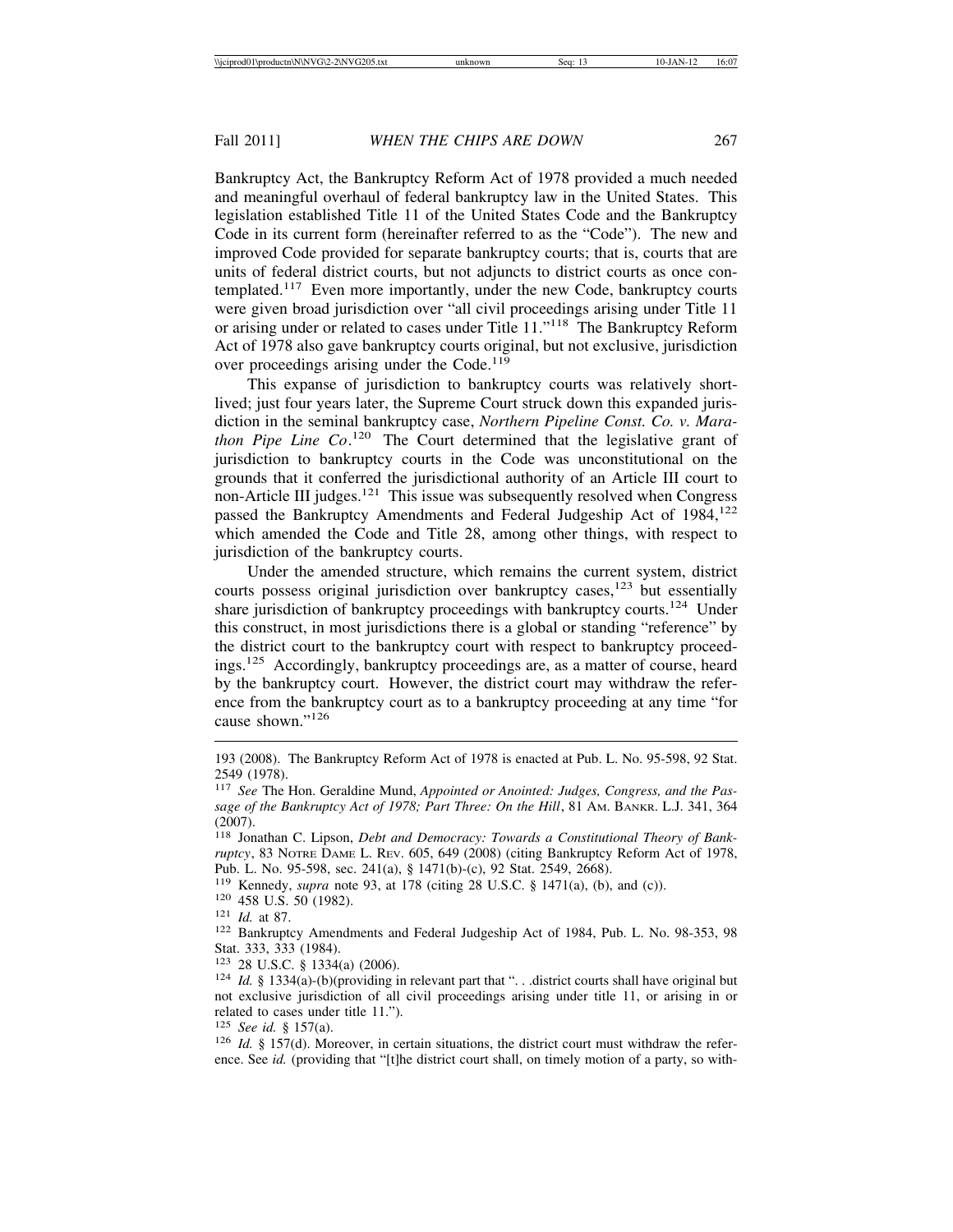The 1984 Amendment also established a non-exclusive list of "core proceedings" in 28 U.S.C. § 157.<sup>127</sup> Pursuant to this statute, bankruptcy courts may enter orders and judgments in core proceedings arising under or arising in a case under the Code.<sup>128</sup> If the matter is deemed to be a "non-core" proceeding, the bankruptcy court has less power to enter orders and judgments; instead, the bankruptcy court makes proposed findings of fact and conclusions of law, which the court submits to district court for a final order.<sup>129</sup>

As its history would dictate, the Code did not remain static for long. Congress recently amended the Code when it passed the Bankruptcy Abuse Prevention and Consumer Protection Act of 2005.130 This law, or BAPCPA as it is commonly referred to, has provided the most significant amendments to bankruptcy law since the Code was enacted in 1978.<sup>131</sup> Similar to previous movements for bankruptcy reform, BAPCPA was the culmination of several years of legislative discussion and hearings.<sup>132</sup> One of Congress's primary purposes in enacting BAPCPA was to curb the perceived notion of abusive Chapter 7 consumer filings.<sup>133</sup> Accordingly, one of the most significant changes implemented by BAPCPA was the "means test" imposed on consumer debtors seeking to file for bankruptcy relief under Chapter  $7<sup>134</sup>$  This test begins by examining whether individuals seeking to file for bankruptcy under chapter 7 fall below the median income for households in the state in which they reside. If the individual falls below the state median income, he or she is eligible to file for Chapter 7 and does not need to complete the means test.<sup>135</sup> However, if the individual's income is above the state median income, the individual must meet the means test to be eligible for Chapter 7; otherwise, the filing is considered presumptively abusive.<sup>136</sup> Thus, the means test pushes debtors into reorganization chapters such as Chapter 13 (or sometimes, Chapter 11). The means test is calculated using a formula that takes into account the individual's monthly disposable income less certain expenses.137 As illustrated by the means test, BAPCPA imposed stringent requirements on consumers looking to file bankruptcy.

Despite the evolution of federal bankruptcy law in the past century, there is no mention of how or if these laws pertain to Native Americans in the con-

draw a proceeding if the court determines that resolution of the proceeding requires consideration of both title 11 and other laws of the United States regulating organizations or activities affecting interstate commerce.").<br> $^{127}$  *Id.* § 157(b)(2)(A)-(P).

<sup>128</sup> *Id.*<br>
<sup>129</sup> *Id.* § 157(c)(1).<br>
<sup>130</sup> Bankruptcy Abuse Prevention and Consumer Protection Act of 2005, Pub. L. No. 109-8, 119 Stat. 23, 23 (2005).

<sup>131</sup> Bruce M. Price and Terry Dalton, *From Downhill to Slalom: An Empirical Analysis of the Effectiveness of BAPCPA (And Some Unintended Consequences)*, 26 YALE L. & POL'Y REV. 135, 136 (2007) [hereinafter Price].<br><sup>132</sup> Susan Jensen, *A Legislative History of the Bankruptcy Abuse Prevention and Consumer* 

*Protection Act of 2005*, 79 AM. BANKR. L.J. 485, 487 (2005).<br><sup>133</sup> Price, *supra* note 132, at 165 (citing Pub. L. No. 109-8, 119 Stat. 23 (2005)).<br><sup>134</sup> *Id.* at 166 (citations omitted).<br><sup>135</sup> *See* 11 U.S.C. § 707(b)(7)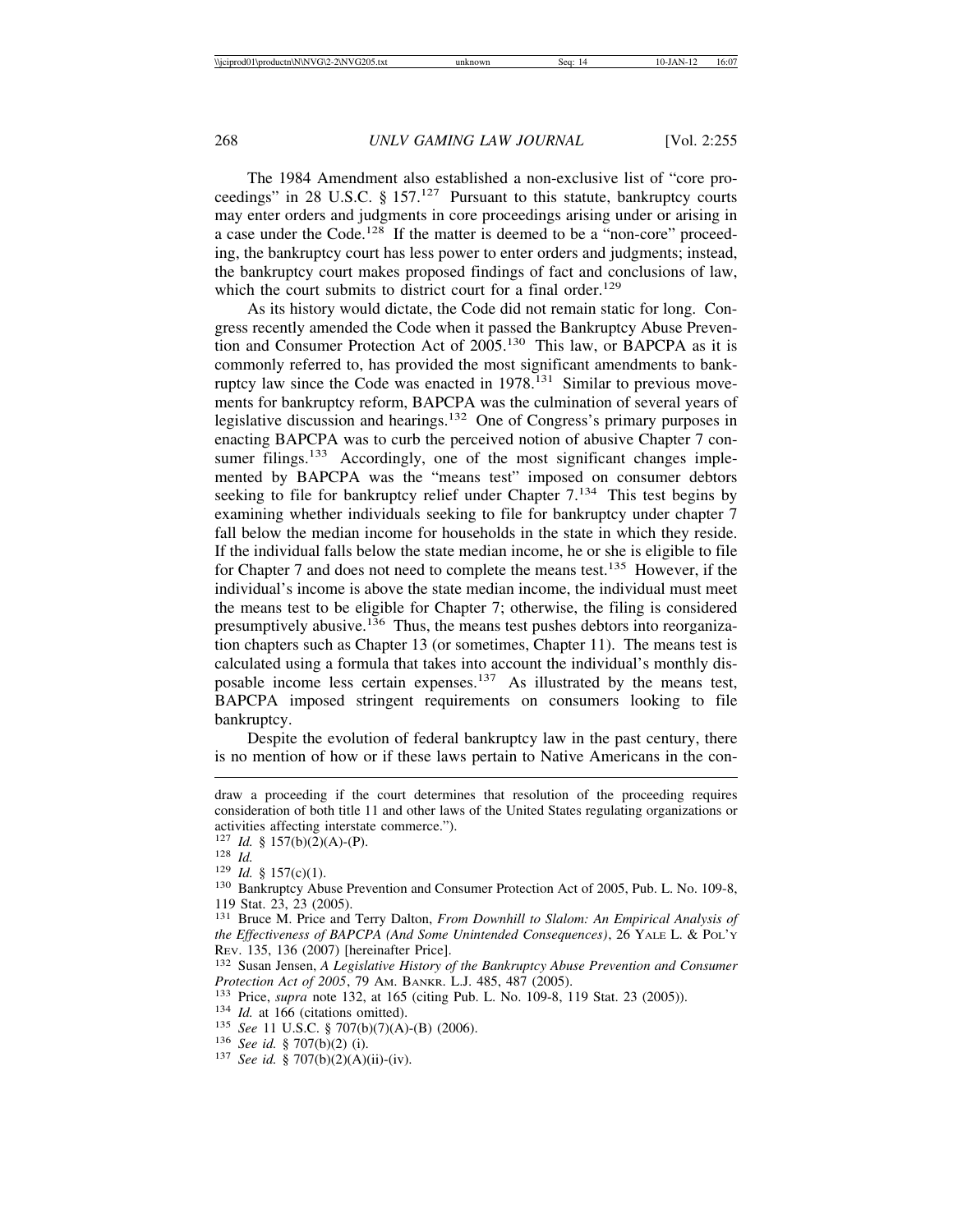text of tribal insolvency. Although the 1898 Bankruptcy Act referred to the "term 'Indian territory' in section  $1(24)[,]$  [] Congress failed to include the term in subsequent bankruptcy acts, and no explanation exists regarding this omission of the term in the 1978 version of the Code or its subsequent revisions."<sup>138</sup> Moreover, Congress has had ample opportunity to address tribal eligibility under the Code. Following its passage of the IGRA in 1988, Congress has had at least seventeen years preceding BAPCPA to address the issue. Notwithstanding this opportunity, the Code remains silent on the issue of Indian tribes and bankruptcy eligibility. This may be partly attributable to the fact that until the Great Recession, $139$  tribal gaming operations had financially thrived, and consequently, there had been no real need for tribes to seek bankruptcy relief. Although there is some case authority that addresses bankruptcy jurisdiction over Native Americans and tribes, $140$  these cases primarily address situations where Native Americans are creditors rather than debtors.

# *B. Are Tribes Eligible to File as Debtors Under the Code?*

For purposes of discussing an Indian tribe's eligibility to file for bankruptcy, this section addresses debtor eligibility in the context of the tribe as the filing entity (and not its gaming operations/casino filing as a separate business entity, such as a limited liability company).<sup>141</sup> Section  $109^{142}$  of the Code provides the starting statutory basis for debtor eligibility, delineating a list of acceptable types of debtors and corresponding bankruptcy chapters available to that type of debtor.<sup>143</sup> For example, this section specifies that a Chapter 7 debtor may not be a railroad, bank (foreign or domestic), or insurance company (foreign or domestic).144 At the outset, Section 109 provides that only a person

<sup>138</sup> Clift, *supra* note 7, at 221 (citing *In re* Sandmar Corp., 12 B.R. 910, 913 (Bankr. D.N.M. 1981)).

<sup>139</sup> *See* Rampell*, supra* note 2.

<sup>140</sup> *See In re* Sandmar, 12 B.R. 910 (Bankr. D.N.M. 1981); *In re Shape*, 25 B.R. 356 (Bankr. D. Mont. 1982).

<sup>141</sup> There has been at least one case in which an Indian tribe's business entity, but not the tribe itself, filed for bankruptcy protection. In 2008, Greektown Casino, L.L.C., doing business as the Greektown Casino in Detroit, Michigan, filed for Chapter 11 bankruptcy along with related business entities in the U.S. Bankruptcy Court, Eastern District of Michigan, Southern Division. Kewadin Greektown Casino, L.L.C., one of the related business entities, is owned by an entity (the Kewadin Casinos Gaming Authority) that is in turn owned by the Sault Ste. Marie Tribe of Chippewa Indians. *See* First Day Motion For Entry Of An Order Directing Joint Administration Of The Debtors' Chapter 11 Cases, at 2-5, *In re* Greektown Holdings, LLC, No. 08-53104 (Bankr. E.D. Mich. May 30, 2008). The case is being jointly administered with Greektown Casino, L.L.C. ("Greektown Casino") Case No. 08-53106; Kewadin Greektown Casino, L.L.C. ("Kewadin") Case No. 08-53105; Monroe Partners, L.L.C. ("Monroe") Case No. 08-53107; Greektown Holdings II, Inc. ("Holdings II") Case No. 08 53108; Contract Builders Corporation ("Builders") Case No. 08- 53110; Realty Equity Company, Inc. ("Realty") Case No. 08-53112; and Trappers GC Partner, L.L.C. ("Trappers") Case No. 08-53111. First Day Order For Joint Administration at 2-3, *In re* Greektown Holdings, L.L.C., No. 08-53104 (Bankr. E.D. Mich. June 13, 2008).

<sup>142</sup> All references to "Section" herein will be to the Bankruptcy Code, 11 U.S.C. § 101, *et seq.*, unless otherwise indicated.

<sup>143 11</sup> U.S.C. § 109 (2006).

<sup>144</sup> *Id.* § 109(b)(1)-(3).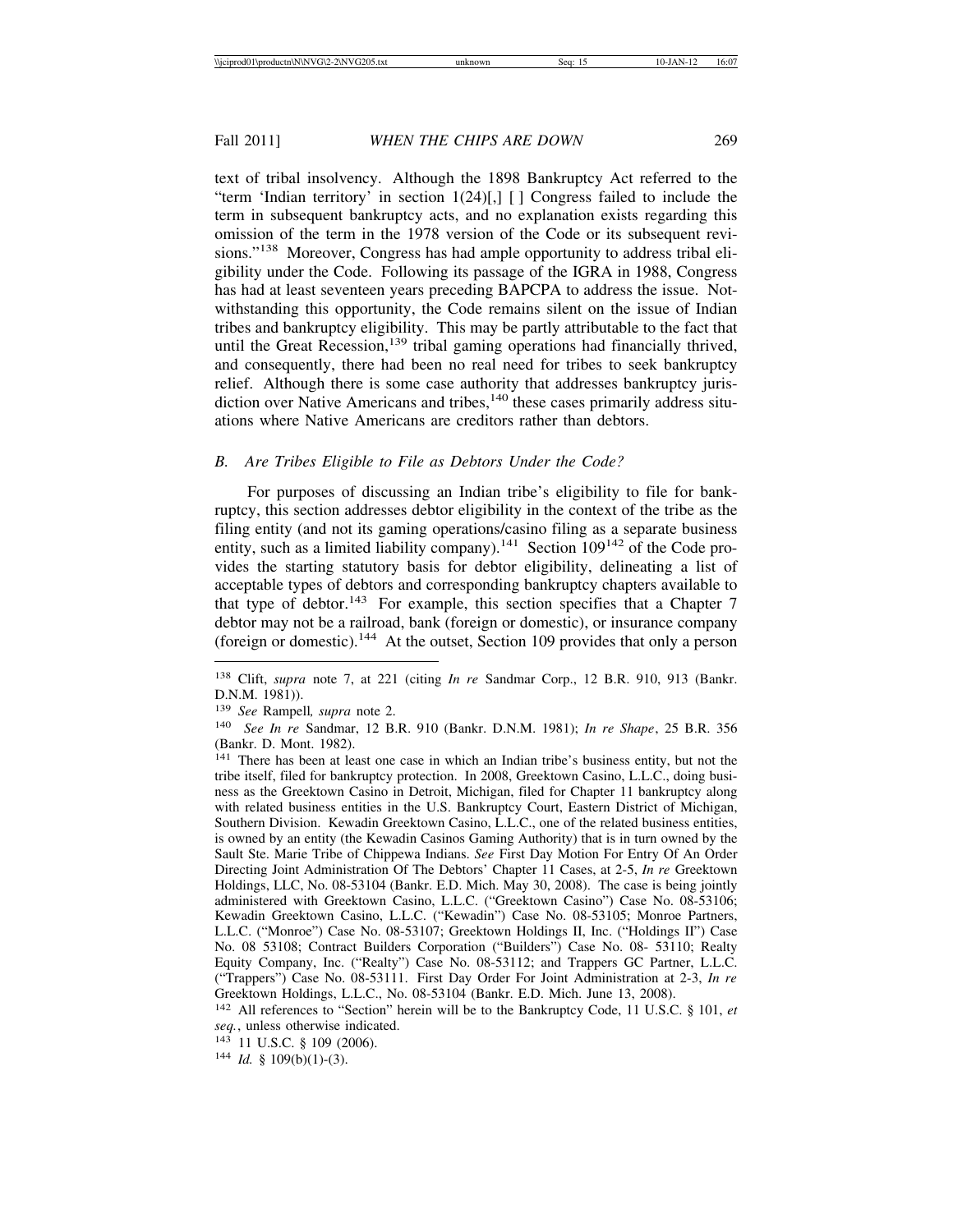or municipality may be a debtor under the Code.<sup>145</sup> In turn, Section 101 provides a laundry list of definitions for terms found throughout the Code, although this list is by no means exhaustive.<sup>146</sup> Thus, the Code defines "person" as an "individual, partnership, [or] corporation," excluding certain governmental units.147 The Code defines "municipality" as a "political subdivision or public agency or instrumentality of a State."<sup>148</sup> This is congruent with the Code's definition of a debtor under Section 101, which provides that the term "debtor" refers to a person or municipality.<sup>149</sup> Therefore, the next relevant inquiry is whether an Indian tribe constitutes a person or municipality for the purposes of filing bankruptcy under the Code.

To qualify as a municipality for the purposes of eligibility, a tribe must be a political subdivision, public agency, or instrumentality of a State. The Code's definition of a State does not expressly articulate that it is in reference to a state of the United States, but simply that it "includes the District of Columbia and Puerto Rico, except for the purpose of defining who may be a debtor under chapter 9 of this title."150 Chapter 9 of the Code refers to the specific chapter solely available to municipalities seeking bankruptcy relief. Although not explicitly stated, it is reasonable to infer that the Code's definition of a State refers to a state of the United States.

The Code also does not define the term "instrumentality," although one bankruptcy court has recently conducted an in-depth analysis on this term for the purposes of determining a municipality under the Code.151 In *In re Las Vegas Monorail Company*, the debtor owned and operated a monorail train along the Strip, the hotel-casino corridor along Las Vegas Boulevard in Las Vegas, Nevada.<sup>152</sup> Pursuant to a somewhat convoluted financing arrangement, the debtor ultimately received loans in the form of municipal bonds to finance construction of the train.<sup>153</sup> Upon the debtor's filing of its bankruptcy, one of its creditors sought to dismiss the debtor's chapter 11 case, arguing that the debtor was a municipality and thus, ineligible to file for bankruptcy under Chapter 11.<sup>154</sup>

After reviewing the legislative history and relevant case law, the bankruptcy court determined that there were three distinct yet interrelated characteristics to consider in determining whether an entity was an instrumentality for the purposes of chapter 9: (i) whether the entity engaged in governmental functions, such as sovereign immunity, the ability to tax, or the ability to take land under eminent domain; (ii) whether the entity had a public purpose, and if so, how much control the state exerted over the entity; and (iii) whether the state itself treated the entity as an instrumentality of the state.155 Under this context,

<sup>&</sup>lt;sup>145</sup> *Id.* § 109(a).<br><sup>146</sup> *Id.* § 101.<br><sup>147</sup> *Id.* § 101(41).<br><sup>148</sup> *Id.* § 101(40).<br><sup>149</sup> *Id.* § 101(13).<br><sup>150</sup> *Id.* § 101(52).<br><sup>151</sup> *See In re* Las Vegas Monorail Co., 429 B.R. 770 (Bankr. D. Nev. 2010).<br><sup>152</sup> *Id.*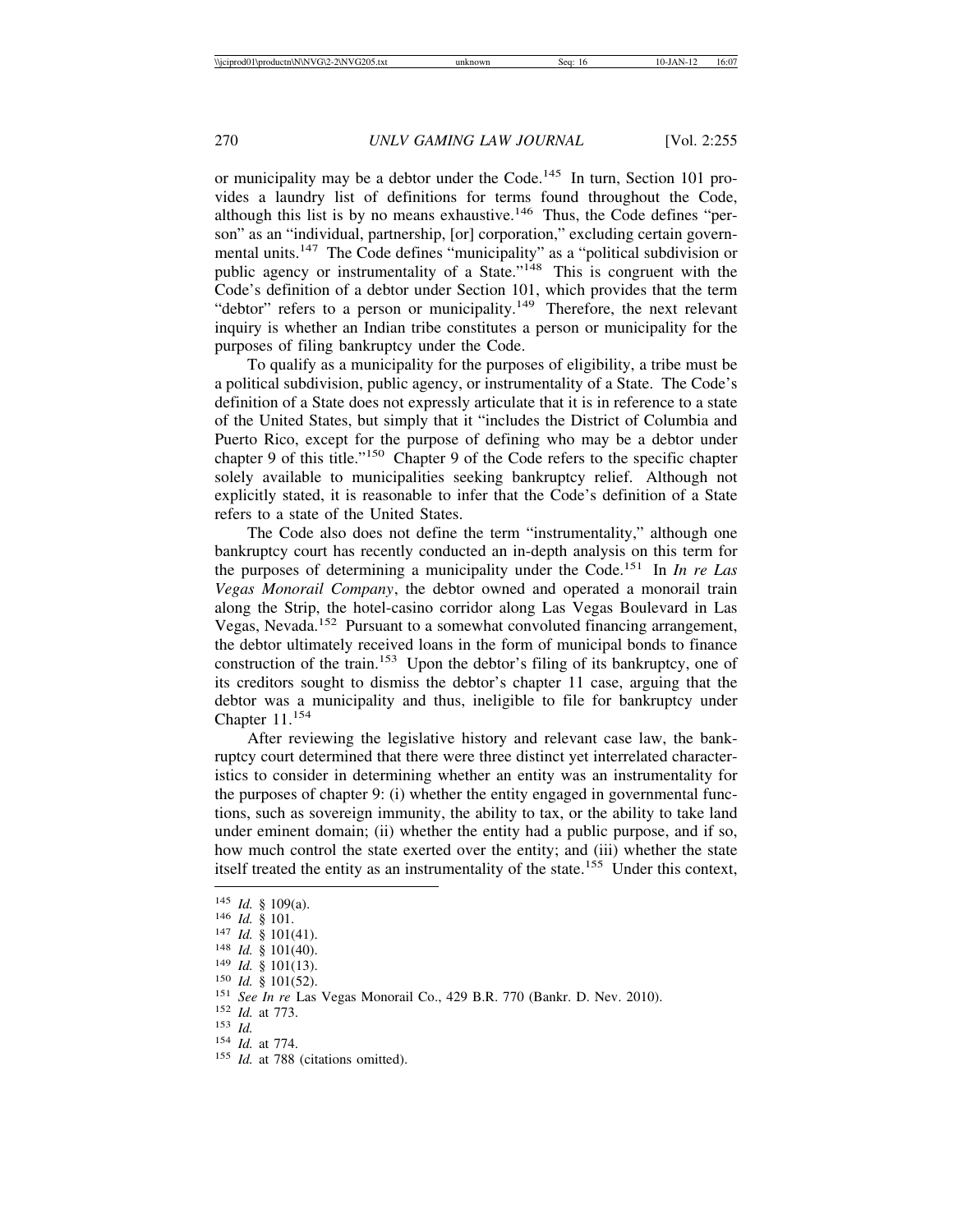the court found that the debtor did not exercise any traditional governmental functions,156 the state of Nevada exercised little to no control over the debtor's daily operations, $157$  and the state did not treat the debtor as an instrumentality under Nevada law.<sup>158</sup>

Under the *Las Vegas Monorail* analysis, a strong argument can be made that an Indian tribe is an instrumentality of the federal government. However, reverting back to the definition provided by the Code, to constitute as an instrumentality for the purposes of eligibility as a municipality, the qualifying factor is being a "political subdivision or public agency or instrumentality of a *State*."<sup>159</sup> Even if a tribe is considered an instrumentality of the federal government, tribes are not instrumentalities of states, as conceptually expounded by the Marshall Trilogy and subsequent case law.160 Similarly, Indian tribes do not qualify as political subdivisions of a state because a tribe is not a city under a state;  $161$  nor does a tribe constitute a public agency of a state because a tribe is not an entity that provides services to the public on behalf of the state. Under this analysis, an Indian tribe does not constitute a municipality under the Code because it is not a subdivision or instrumentality of a state government. Accordingly, the only other viable option for an Indian tribe to qualify as a debtor is to meet the requirements of a "person" under the Code.

As previously stated, for the purposes of qualifying as a debtor, the Code defines a "person" as an individual, partnership, or corporation, with the exclusion of certain governmental units. The Code does not expressly define the terms "individual" or "partnership."162 However, it is inferred that the term "individual" literally means a human being, particularly in the context of other definitions describing this term under Section 101. For example, the Historical and Statutory Notes to Section 101 state that the term "Individual with Regular Income" refers to "individuals on welfare, social security, fixed pension incomes, or who live on investment incomes, [who] will be able to work out repayment plans with their creditors rather than being forced into straight bankruptcy."163 This supports the inference that an "individual" is a human being because entities cannot receive welfare, social security, or income from pensions. Applying this logic to an Indian tribe, it is unlikely that a tribe would be eligible as an individual as contemplated under the Code because a tribe is not a human being.<sup>164</sup>

Similarly, although undefined by the Code, the term "partnership" is liberally referenced in the definitions of assorted business terms in Section 101. There exists various types of legal partnerships; however, Black's Law Diction-

<sup>156</sup> *Id.* at 795-96 (citations omitted).<br>
157 *Id.* at 797.<br>
158 *Id.* at 800.<br>
159 11 U.S.C. § 101(40) (2006) (emphasis added), *amended by* Bankruptcy Technical Corrections Act of 2010, Pub. L. No. 111-327, 124 Stat. 3557 (2010).<br><sup>160</sup> See Fromherz, *supra* note 12, at 155-58, 170, 179 (citations omitted).

<sup>&</sup>lt;sup>161</sup> *See In re* Las Vegas Monorail Co., 429 B.R. at 775 (determining that the debtor was not a political subdivision, such as a county or city).

<sup>162</sup> *See* 11 U.S.C. § 101 (2006), *amended by* Bankruptcy Technical Corrections Act of 2010, Pub. L. No. 111-327, 124 Stat. 3557 (2010). 163 Id.

<sup>163</sup> *Id.* <sup>164</sup> *See id.*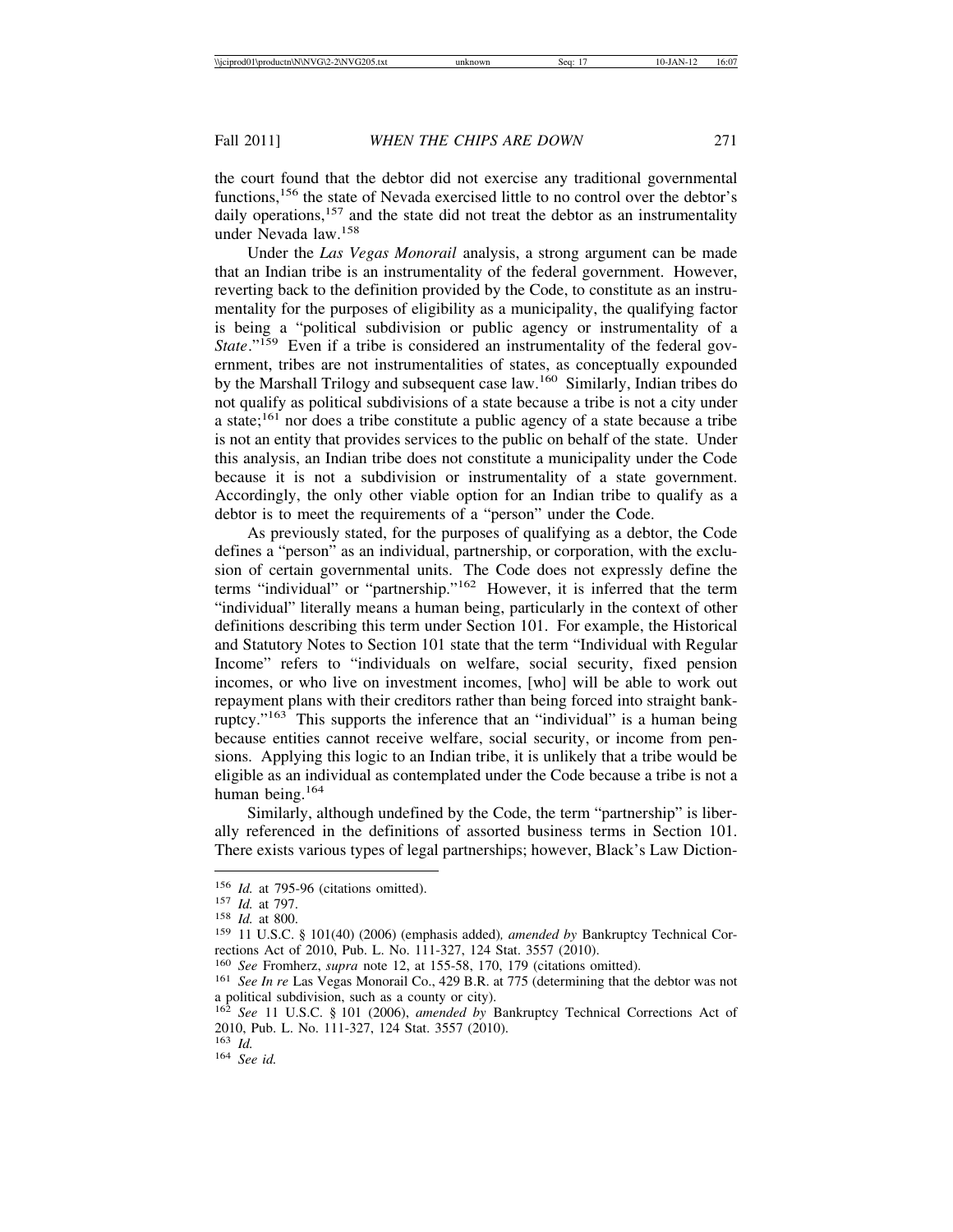ary defines "partnership" as a "voluntary association of two or more persons who jointly own and carry on a business for profit."<sup>165</sup> Under this context, it is unlikely that a tribe would be eligible as a partnership since the term inherently infers a plural number of partners, whereas an Indian tribe itself is a single entity. In addition, although a tribe is comprised of more than one member, it is not fundamentally a group of people fiscally invested in a business. This notion is supported by the IGRA, which currently requires that the federal government individually recognize tribes<sup>166</sup> and each tribe independently apply for authorization to engage in Class III gaming operations.<sup>167</sup> Thus, an Indian tribe would likely not qualify to be a debtor as a partnership.

Unlike the terms "individual" and "partnership," the Code actually provides a definition of "corporation." The Code broadly defines this as including associations, joint stock companies, unincorporated companies or associations, or business trusts, but excludes limited partnerships.<sup>168</sup> To qualify as a debtor under the corporation definition, an association must have the same "power or privilege" of a private corporation.<sup>169</sup> Thus, generally speaking, the central inquiry in determining whether an entity is a corporation for the purposes of debtor eligibility is whether the entity conducting business activity legally obtains some degree of protection from liability.<sup>170</sup> In this context, it seems unlikely that an Indian tribe would fit the description of a corporation as defined by the Code. Although both the Code and the Historical and Statutory Notes to Section 101 indicate that entities need not be incorporated under state law to qualify as a corporation,  $171$  an Indian tribe itself is not an entity formed to conduct or engage in business activities with some degree of limited liability. Tribes may, of course, form corporations or limited liability companies to separately run their gaming businesses; however, the tribe itself does not constitute a corporation as defined by the Code.

Last, with few exceptions, the Code expressly excludes a "governmental unit" from its definition of "person." $172$  A governmental unit does not qualify as a "person" for the purposes of being eligible to be a debtor under the Code.<sup>173</sup> Instead, the governmental unit must qualify as a municipality to qualify as a debtor. The Code provides a broad definition of a governmental unit, including the United States and its political subdivisions, such as states, commonwealths, districts, territories, departments, agencies or any instrumentali-

<sup>172</sup> 11 U.S.C. § 101(41) (2006). <sup>173</sup> *Id.* § 101(9).

<sup>165</sup> BLACK'S LAW DICTIONARY 1230 (9th ed. 2009). <sup>166</sup> *See generally* 25 U.S.C. § 2703(5) (2006). <sup>167</sup> *See Id.* § 2710(d)(1) (listing the requirements necessary for an Indian tribe to gain authorization to conduct Class III gaming on its reservation).<br><sup>168</sup> 11 U.S.C. § 101(9) (2006).

<sup>169</sup> *Id.* § 101(9)(A)(i).<br><sup>170</sup> *See* 2 COLLIER ON BANKRUPTCY ¶ 101.09 (Alan N. Resnick & Henry J. Sommer eds., 16th ed. 2010) (noting that "[t]he degree of protection from liability will determine whether the entity is a corporation under the definition in section 101. If the protection is more like that given to corporate shareholders, the entity is more likely to be found to meet the Codes definition of 'corporation.' If the protection is more limited, the entity is likely to be found to be a partnership under section 101.").

<sup>171</sup> 11 U.S.C. § 101(9), HISTORICAL AND STATUTORY NOTES, Revision Notes and Legislative Reports, 1978 Acts.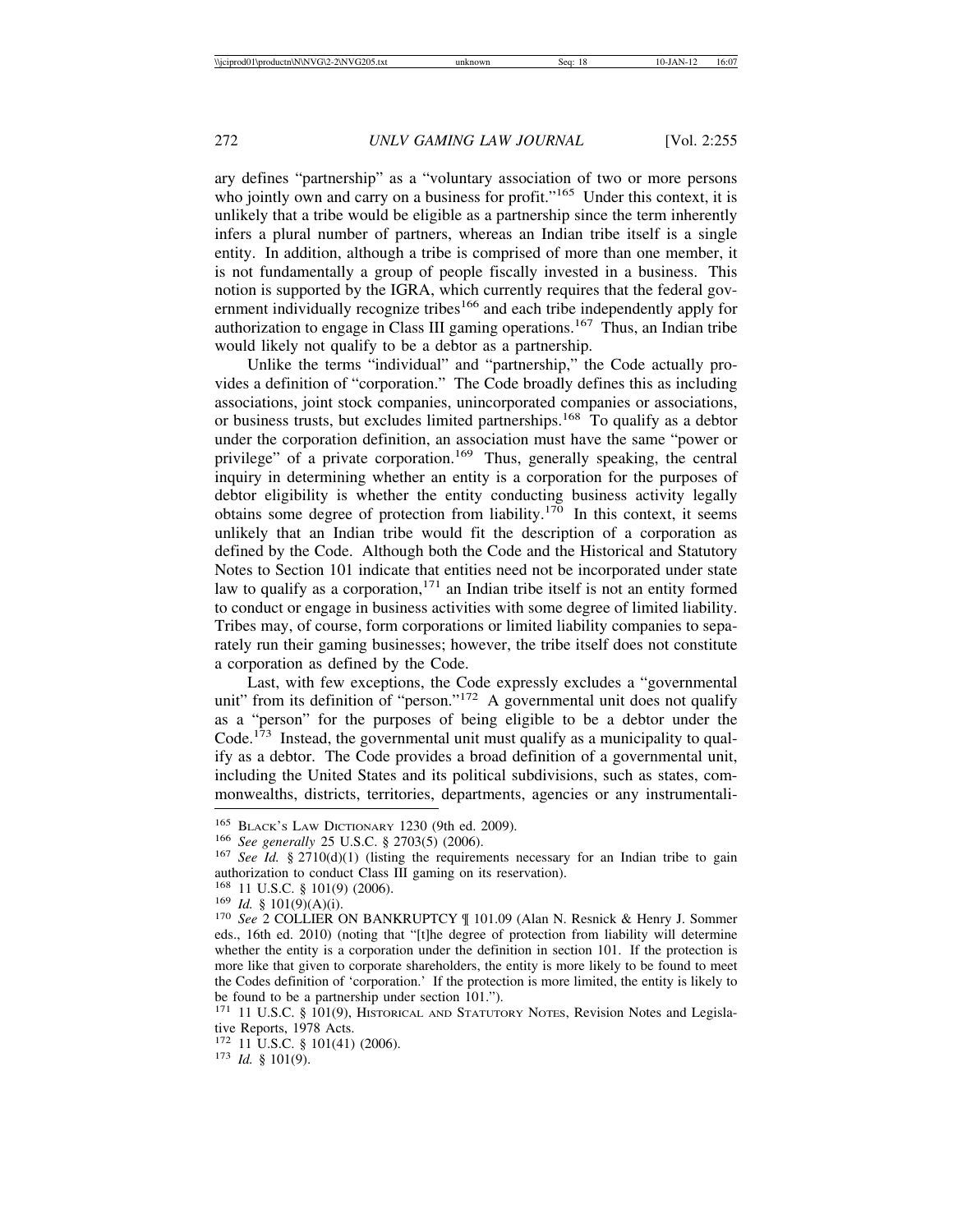ties.174 But the definition also provides a catch-all, encompassing any "other foreign or domestic government."175 At least one article has recently opined that an Indian tribe may be excluded from filing for bankruptcy on the basis that tribes are governmental units.176 Case authority addressing Indian sovereign immunity and waiver of this immunity has generally concluded that tribes are governmental units as contemplated under Section 101 of the Code.<sup>177</sup> For example, in *Krystal Energy Co. v. Navajo Nation*, the Ninth Circuit held that Congress abrogated the sovereign immunity of tribes under Section  $106^{178}$  of the Code,  $179$  and thus, the debtor could institute an adversary proceeding under its bankruptcy case against an Indian tribe.<sup>180</sup> The court expressly determined that Indian tribes were domestic governments of the United States.<sup>181</sup> Based on this determination, the court concluded that the tribes' immunity was abrogated under Section 106 because Congress provided for abrogation from immunity with respect to foreign and domestic governments under Section 106.<sup>182</sup> However, courts have typically made these types of decisions within the context of waiver and sovereign immunity pursuant to Section 106, and not explicitly on the question of whether a tribe is precluded from eligibility as a debtor under the Code because it is a domestic government.<sup>183</sup> Thus, because the Code does not expressly include an Indian tribe in its definition of a governmental unit, and case law has not expressly held that tribes are domestic governments for the specific purpose of debtor eligibility, it remains unclear whether an Indian tribe is in fact precluded from qualifying as debtor under this basis.

# *C. If Tribes are Eligible to file as Debtors Under the Code, Under What Chapter Can They File?*

Thus far, the analysis of an Indian tribe's eligibility to file for bankruptcy under Section 109 of the Code seemingly indicates that tribes are ineligible to file as debtors – that is, an Indian tribe does not qualify to be a debtor either as a person or municipality, and in fact may be precluded from filing altogether because it meets the definition of a governmental unit. However, assuming *arguendo* that a tribe in fact met the eligibility requirements to file for bankruptcy, the next step would be determining the *type* of bankruptcy the tribe could seek relief under. The Code provides for six different types of bankruptcy relief depending on the nature of debtor and debt involved. While some

<sup>174</sup> *Id.* § 101(27). <sup>175</sup> *Id.* <sup>176</sup> Steven T. Waterman, *Tribal Troubles—Without Bankruptcy Relief*, AM. BANKR. INST. J., Dec.2009-Jan. 2010, at 44, 87.

<sup>177</sup> *Id.* (citing Krystal Energy Co. v. Navajo Nation, 357 F.3d 1055 (9th Cir. 2004), *cert. denied*, 543 U.S. 871 (2004)). <sup>178</sup> 11 U.S.C. § 106(a) abrogates sovereign immunity of governmental units with respect to

various subsections of the Code. *See generally* 11 U.S.C. § 106(a) (2006), *amended by* Bankruptcy Technical Corrections Act of 2010, Pub. L. No. 111-327, 124 Stat. 3557 (2010). <sup>179</sup> *Krystal Energy Co. v. Navajo Nation,* 357 F.3d 1055, 1061 (9th Cir. 2004), *cert. denied*,

<sup>543</sup> U.S. 871 (2004).<br><sup>180</sup> *See id*. at 1056.

<sup>180</sup> *See id.* at 1056. <sup>181</sup> *Id.* at 1058. <sup>182</sup> *Id.* at 1059. <sup>183</sup> Waterman, *supra* note 176, at 87.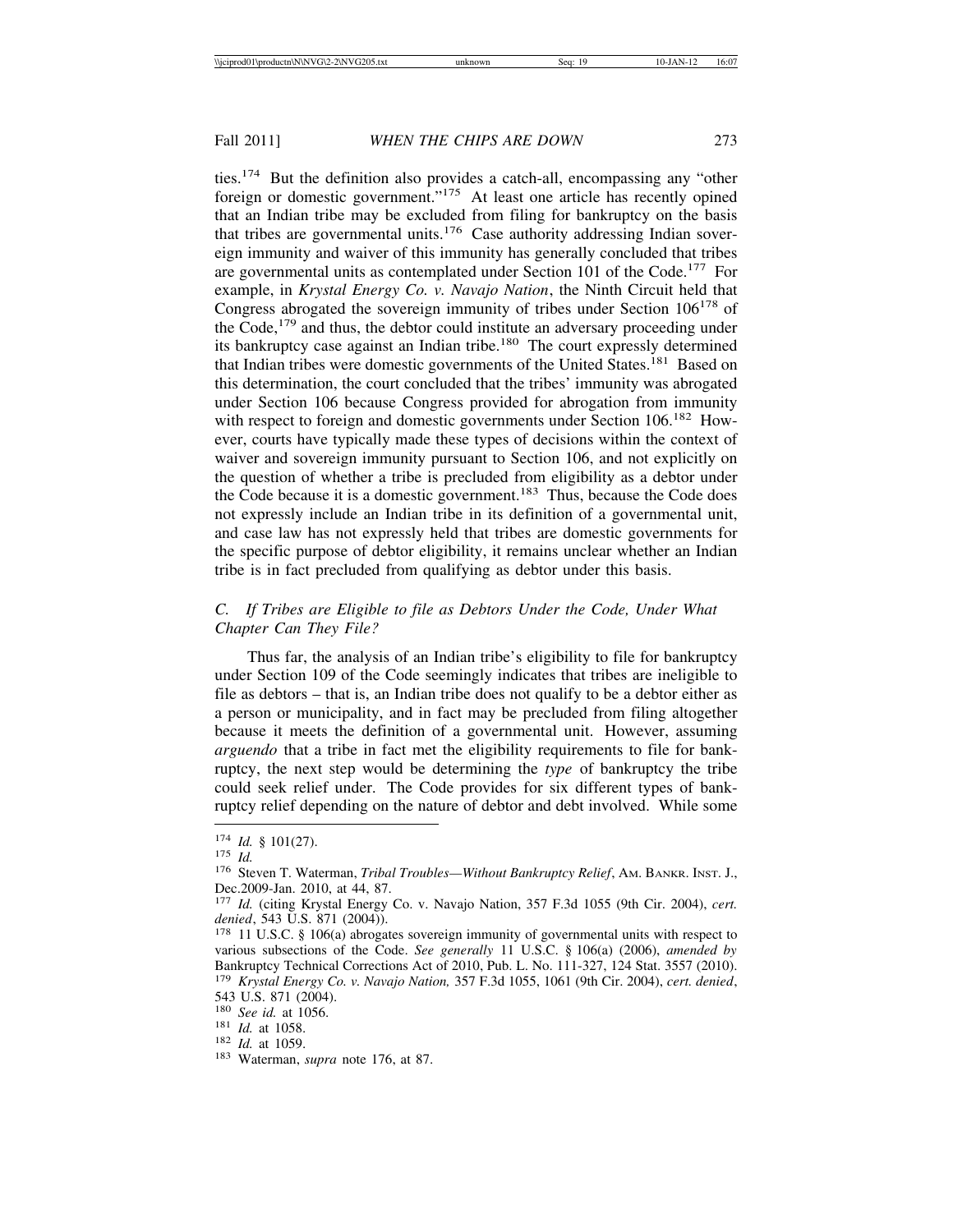chapters of bankruptcy under the Code are broadly applicable to debtors and widely used by both consumers and businesses, other chapters of bankruptcy are very specific to the type of debtor and debt involved, and therefore, not as frequently filed. Filings may also be driven by regional jurisdiction. For example, a Chapter 12 filing, which exclusively deals with family farmers and fishermen, may not be prevalent in the state of Nevada, but may be commonly filed in the Midwest region. Because some chapters of bankruptcy are by definition inapplicable to an Indian tribe, this section will not address a tribe's ability of filing for bankruptcy under Chapters  $9.184$   $12.185$   $13.186$  or  $15.187$ Instead, this section will briefly examine the common chapters of bankruptcy relief – Chapters 7 and 11– and address the possibility of an Indian tribe filing for bankruptcy relief under those respective chapters.<sup>188</sup>

## *1. Chapter 7 – Liquidation*

Chapter 7 is the chapter under the Code that primarily governs the liquidation of a debtor's assets.<sup>189</sup> Broadly speaking, in chapter 7, an appointed trus-

<sup>186</sup> Chapter 13, titled "Adjustment of Debts of an Individual with Regular Income," is applicable only to individual debtors. *See generally* 11 U.S.C. §§ 1301-1330 (2006). As previously discussed, although the Code does not expressly define the term "individual," it is appropriate to infer the common language meaning of the term, thereby referring to a human being. To that end, non-human entities such as corporations and partnerships are precluded from filing for bankruptcy under this chapter. Thus, because an Indian tribe is also a nonhuman entity, by definition this chapter is not available to an Indian tribe as a basis for filing bankruptcy.

<sup>187</sup> Chapter 15, titled "Ancillary and Other Cross-Border Cases," is a relatively new chapter of bankruptcy, officially added to the Code via BAPCPA in 2005 (although it had a predecessor under Section 304 of the Code in 1978). This chapter addresses "cross-border" bankruptcy proceedings, that is, bankruptcy proceedings commenced in other countries or involving foreign proceedings. This chapter essentially requires some sort of foreign insolvency proceeding or foreign country seeking the assistance of the United States in a foreign proceeding. *See generally* 11 U.S.C. §§ 1501-1532 (2006). Because an Indian tribe's bankruptcy would not, by definition, constitute a foreign proceeding, this chapter is not available to an Indian tribe as a basis for filing bankruptcy.

<sup>188</sup> It should be noted that the Code is expansive. The case law addressing just one subsection in the Code can be complex and lengthy. Similarly, law review articles may be devoted to one subsection, or even a paragraph, of the Code. Therefore, this section is not intended to provide a substantive analysis of these chapters, but instead give an overview with pertinent application to Indian tribes.

189 6 COLLIER ON BANKRUPTCY | 700.01 (Alan N. Resnick & Henry J. Sommer eds., 16th ed. 2010) (however, liquidation of the debtor's assets may also occur under some of the

<sup>184</sup> Chapter 9, titled "Adjustment of Debts of a Municipality," applies to municipalities seeking relief under bankruptcy. Under this chapter, a municipality is essentially permitted to reorganize its debts. *See generally* 11 U.S.C. §§ 901 (2005) - 946 (2006). As previously discussed, an Indian tribe likely does not qualify as a municipality because it is not a political subdivision, public agency, or instrumentality of a state. Thus, by definition this chapter is not available to an Indian tribe as a basis for filing bankruptcy.

<sup>&</sup>lt;sup>185</sup> Chapter 12, titled "Adjustment of Debts of a Family Farmer or Fisherman with Regular Annual Income," is applicable only to two types of debtors: a family farmer with a regular annual income or a family fisherman with regular annual income. *See generally* 11 U.S.C. §§ 1201-1231 (2006). Family farmers and family fisherman are defined in 11 U.S.C § 101(18), (19), (19A) and (19B), respectively. An Indian tribe as an entity does not meet the definition of either of these types of debtors. Thus, by definition this chapter is not available to an Indian tribe as a basis for filing bankruptcy.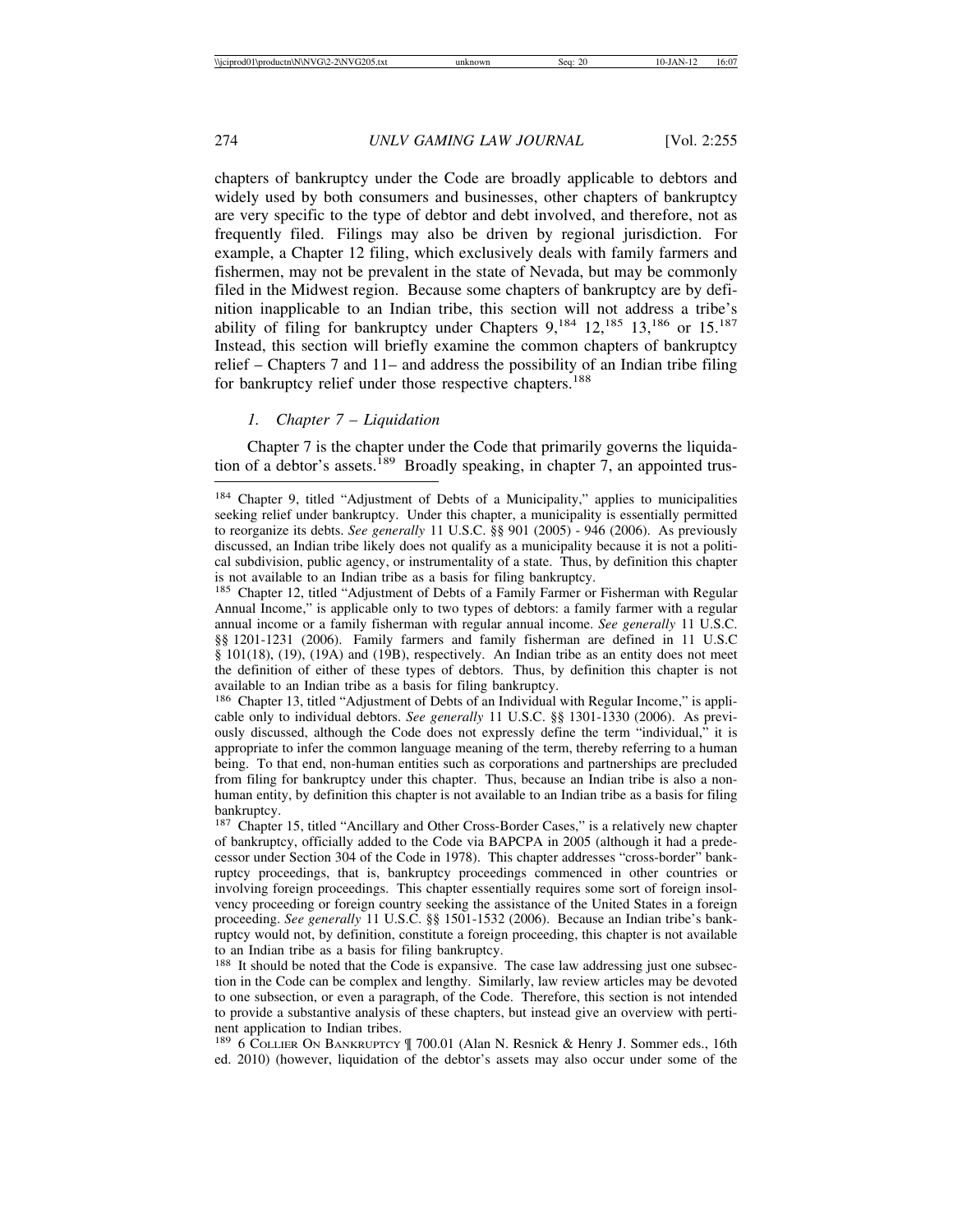tee typically collects the debtor's assets, if any, and liquidates the debtor's assets by sale. After payment of legal and administrative expenses, the trustee distributes any proceeds from this sale to the debtor's creditors in order of priority. Individuals and businesses may file for bankruptcy under this chapter, although there are some significant differences in treatment with respect to both types of debtors. For example, only individual debtors may obtain a discharge from bankruptcy under chapter  $7<sup>190</sup>$  That is to say, if an individual debtor completes the requirements under chapter 7 and the individual debtor obtains a discharge from the bankruptcy court, notwithstanding any other issues barring discharge or re-affirmation of debts, the debtor's liability on pre-bankruptcy debts is extinguished.

On the other hand, a business is ineligible to receive a discharge under chapter 7 because under a chapter 7 filing, a business ceases to exist.<sup>191</sup> Although a business may file for bankruptcy under chapter 7 and have the appointed trustee liquidate its assets for the benefit of the creditor, the business does not receive a "fresh start" like an individual debtor; instead, the chapter 7 bankruptcy generally results in the wind-up of the business. Moreover, only if the debtor is an individual may the debtor claim exemptions to property. Exempt property is not subject to liquidation, $192$  and therefore, the debtor is generally able to retain exempt property. Although the Code provides a list of exemptions available to debtors, states are given the ability to "opt-out" and establish their own exemption laws. Thus, debtors may be statutorily required to claim their exemptions under state law.

If an Indian tribe were to file for bankruptcy under chapter 7, an appointed trustee would generally liquidate the tribe's assets, including real property. Although a tribe does not constitute an individual, and thus does not have the ability to claim exemptions to property, the tribe possesses special status by the federal government with respect to its land. Consequently, it is unclear whether a third party, such as an appointed trustee, would have the ability to alienate Indian land through liquidation without Congressional approval. Congress has historically enacted laws and treaties imposing various restrictions on the alienation of Indian lands.<sup>193</sup> As it currently stands, 25 U.S.C. § 177 precludes the conveyance of Indian lands without Congressional approval.<sup>194</sup> Practically

other bankruptcy chapters, pursuant to 11 U.S.C. §§ 1123(b)(5), 1222(b)(8), and 1322  $(2006)$ ).<br><sup>190</sup> 11 U.S.C. § 727(a)(1) (2006).

<sup>&</sup>lt;sup>191</sup> *Id.* Exempt property, however, is still subject to foreclosure by a creditor who is secured by 192 Exempt property, however, is still subject to foreclosure by a creditor who is secured by a lien against the property. The amount of exemption varies state-by-state.

<sup>193</sup> Act of May 28, 1830, ch. 148, 4 Stat. 411, 411 (1830) (essentially codifying the doctrine of discovery, requiring the authorization of the federal government to alienate Indian land). *See also* Cnty. of Oneida v. Oneida Indian Nation, 470 U.S. 226, 234 (1985) (citations omitted); Indian Reorganization Act, ch. 576, § 5, 48 Stat. 984, 985 (1934) (codified as amended at 25 U.S.C. §§ 461-479 (1934)) (providing that the Secretary of the Department of the Interior may place land into trusts on behalf of Indian tribes, which entails tribes to special status on the land, such as exemption from the imposition of state property taxes). <sup>194</sup> 25 U.S.C. § 177 (2006). This statute codifies the Indian Nonintercourse Act, titled "An Act to regulate Trade and Intercourse with the Indian Tribes," which was first passed by Congress in 1790, 1st Cong., Ch. 33, 1 Stat. 137 (1790). However, the first Act expired after two years, which Congress remedied by passing the second Act in 1793. 2d Cong., Ch. 19, 1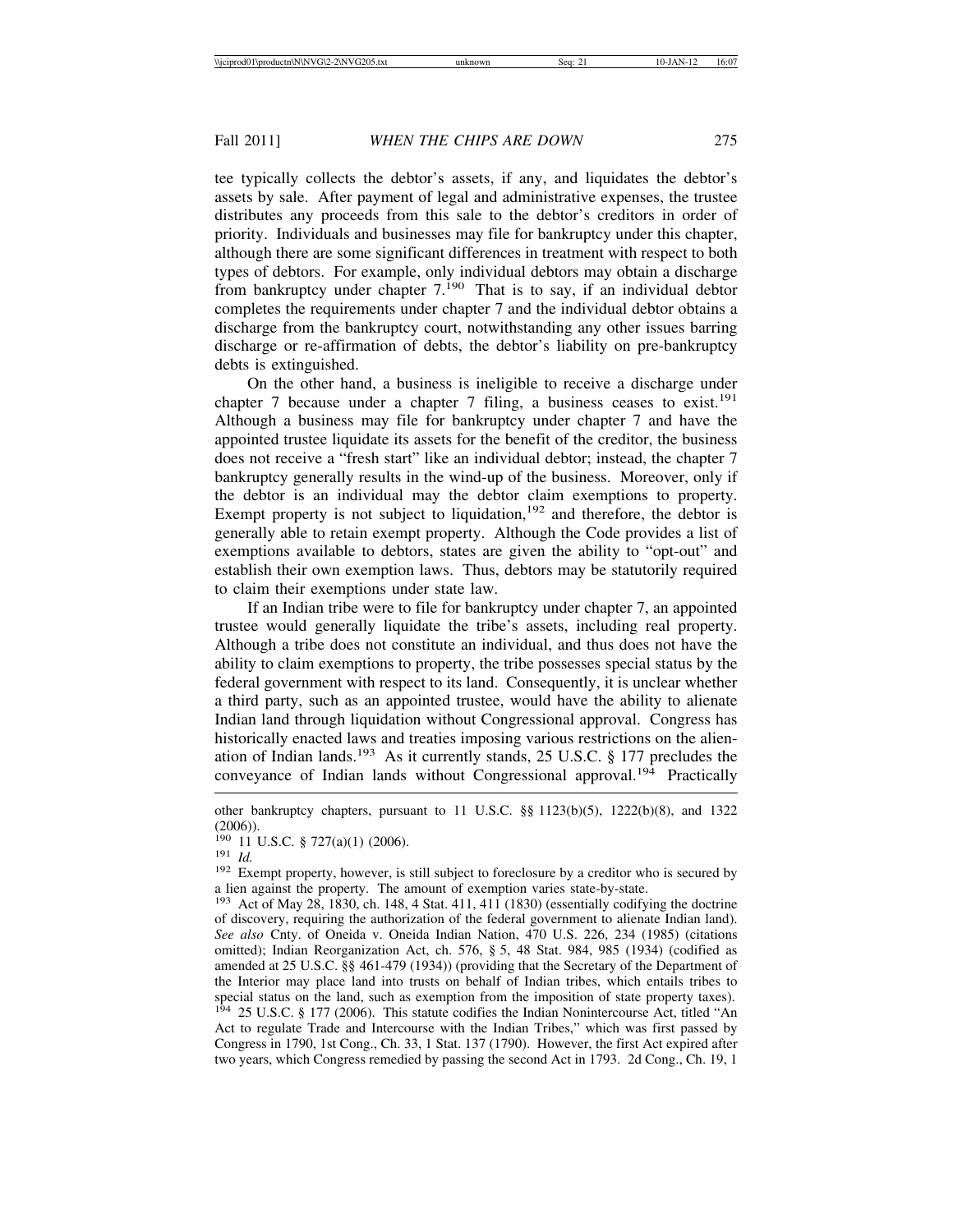speaking, there appears to be some ambiguity as to whether this statute applies with equal force to land held by tribes in fee simple absolute title, as opposed to land held in trust by the Secretary of the Department of the Interior, and thus protected by the federal government.<sup>195</sup>

Assuming that land held by Indian tribes in fee simple absolute is *de facto* exempt from Congressional approval to sell, the chapter 7 trustee would need to determine whether the land was under federal protection or held in fee simple absolute. If the trustee determined that the land was in fact federally protected and therefore restricted, the trustee would then need to obtain approval from the federal government to liquidate the land. This in turn would create extraordinary legal and administrative hurdles for the trustee and, by extension, the bankruptcy court, far beyond that of a typical chapter 7 bankruptcy case. Thus, it is not clear whether this would be something that the trustee and bankruptcy court could, or would, prefer to do.

In addition, from a strategic and policy standpoint, it is not likely that an Indian tribe would want to liquidate its real property. Aside from its gaming operations on Indian land, reservations provide tribes a physical space for its members to live and for the tribe to conduct its governmental functions. This would also be counter-intuitive to the Indian Reorganization Act, which reflected Congress's desire to return land to Indian tribes and remedy some of the effects of the allotment process.<sup>196</sup> Taking these issues into consideration, a chapter 7 liquidation of an Indian tribe's assets, particularly its real property, would be legally challenging, impractical and against federal policy with respect to Indian tribes.

## *2. Chapter 11 – Reorganization*

Chapter 11 provides a vehicle for a debtor to restructure its debts with creditors through reorganization, rather than straight liquidation of its assets. One of the primary goals of reorganization is for the debtor to become financially stable and viable after emerging from bankruptcy. Although businesses primarily use chapter 11, individuals may file under this chapter as well. Generally speaking, in a voluntary bankruptcy case under chapter  $11<sup>197</sup>$ , the debtor

Stat. 329 (1793). The second Act added some additional provisions with respect to negotiating Indian land. *Id.* at 330-331 § 8; *see also* Oneida Indian Nation of N.Y. State v. Oneida County, 414 U.S. 661 n. 4 (1974). Congress continued to pass subsequent Nonintercourse Acts to address term expiration periods. *See* 1796 Act, 4th Cong. Ch. 30, 1 Stat. 469 (1796); 1799 Act, 5th Cong. Ch. 46, 1 Stat. 743 (1799); 1802 Act, 7th Cong. Ch. 13, 2 Stat. 139 (1802), until passing the final Act of 1834, 23d Cong. Ch. 161, 4 Stat. 729 (1834), now codified at 25 U.S.C. § 177.

<sup>195</sup> *See* Brian Pierson, *Resolving a Perilous Uncertainty: The Right of Tribes to Convey Fee Simple Lands*, FED. LAW., Mar.-Apr. 2010, at 49, 49-50 (citations omitted); c*f.* Cass Cnty. v. Leech Lake Band of Chippewa Indians, 524 U.S. 103, 110-15 (1998) (holding that when Congress has made land on Indian reservations freely alienable, the land is subject to state and local taxation, even if the land is re-purchased by an Indian tribe).

<sup>&</sup>lt;sup>196</sup> 25 U.S.C. § 461 (2006).<br><sup>197</sup> A debtor may also be unwillingly forced into bankruptcy by creditors who have filed an involuntary petition and meet certain statutory requirements; this option is available under chapters 7, 11 or 15 (as added by BAPCPA). *See id.* §§ 303, 1511 (2006). By default under the Code, involuntary petitions are not permitted under Chapters 9, 12, or 13.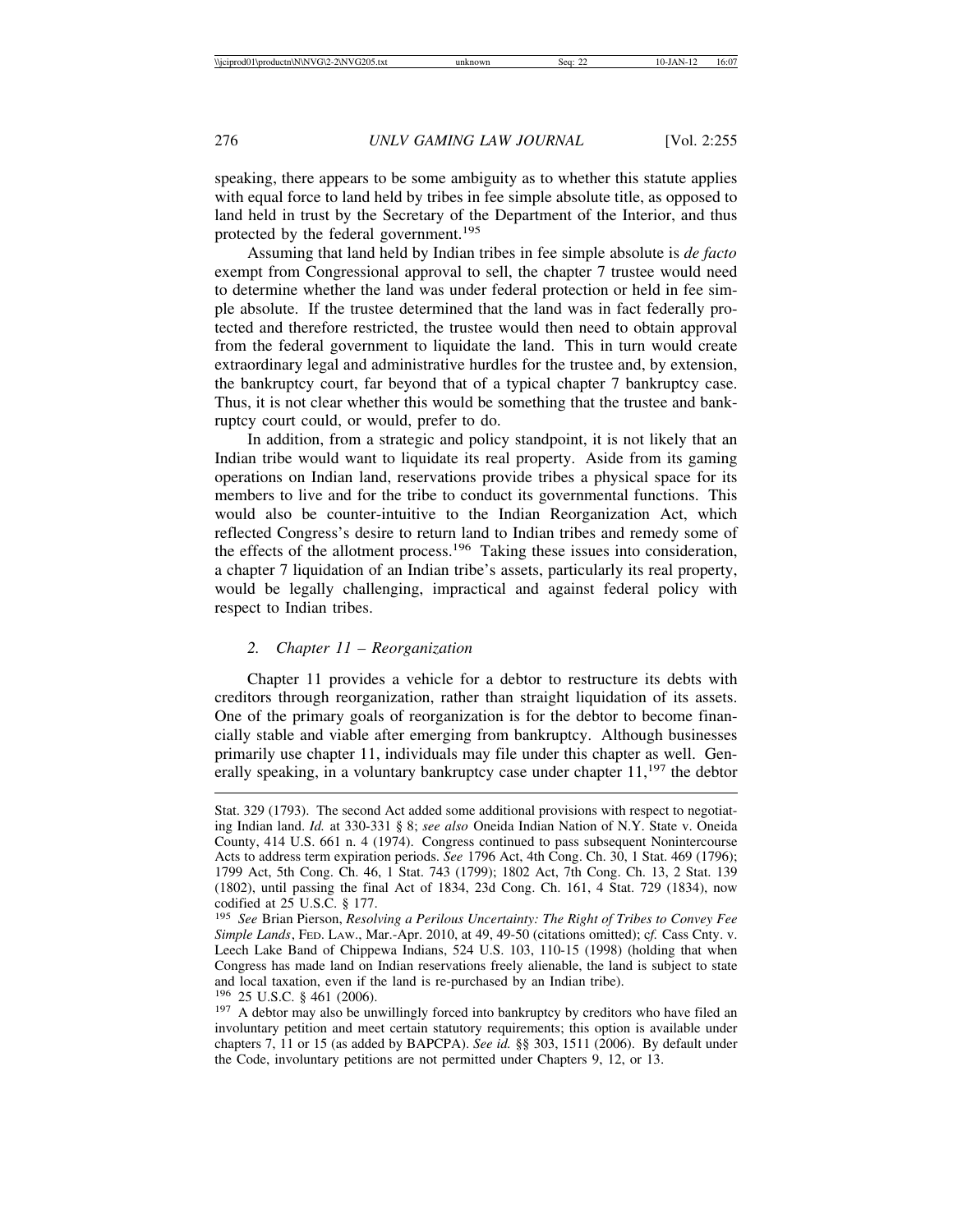submits a proposed reorganization plan to the bankruptcy court;<sup>198</sup> this plan proposes the debtor's treatment of claims and interests in and against the debtor, typically held by creditors and equity holders. The debtor's plan may propose to impair a claim or interest, that is, modify the claim or interest of those holding claims against the debtor, which may result in the debtor's repayment of a debt less than the original amount of debt owed or a change of the payment due date.<sup>199</sup>

To be confirmed by the bankruptcy court, the debtor's proposed treatment of claims must meet certain statutory requirements under the Code.200 Depending on the treatment under the plan, creditors decide whether or not to accept the proposed plan. If one or more creditors choose to reject the plan, the debtor may still be able to confirm the plan via nonconsensual cram down against the creditor.201 However, the debtor must meet certain statutory requirements to cram down a plan under chapter 11.<sup>202</sup>

Bankruptcy under chapter 11 is an attractive option for insolvent businesses; the debtor is usually able to continue operating as a business during the pendency of the bankruptcy and typically remains in control of the business as the debtor-in-possession ("DIP").<sup>203</sup> This role is akin to being the trustee in bankruptcy, and in fact, the DIP enjoys the same rights and duties that the trustee normally holds.<sup>204</sup> Of course, this is a condensed version of chapter 11. In reality, there are many more variables and considerations involving the typical chapter 11 business case, such as the court's determination of whether the business is worth more as a going concern rather than being liquidated; DIP financing; issues pertaining to creditors' committees; cash collateral motions; motions to dismiss or convert the bankruptcy case; valuation of debtor's property; adversary proceedings filed under the bankruptcy case (and the separate proceedings that an adversary proceeding entails); the debtor's disclosure statement and proposed plan for reorganization; creditors' objections to the plan; and so on and so forth. Once the bankruptcy court confirms the plan however, the plan becomes binding on all the parties involved in the process.<sup>205</sup>

Given the usual result of bankruptcy under chapters 7 and 11, it is more likely that an Indian tribe with gaming operations in financial distress would seek bankruptcy relief under chapter 11. Gaming has provided tribes with a means of economic development and self-sufficiency. Therefore, an Indian tribe would most likely seek to retain its casino and gaming operations and attempt to restructure its debt, rather than liquidating its assets as a means of maintaining this significant source of revenue for the tribe. As previously discussed, liquidation under chapter 7 may not be a viable option, given the restrictions imposed on alienation of Indian land by the federal government.

<sup>&</sup>lt;sup>198</sup> This is the debtor's exclusive right for the first 120 days of the bankruptcy, pursuant to

<sup>11</sup> U.S.C. § 1121(b) (2006).<br><sup>199</sup> 11 U.S.C. § 1123(b)(1) (2006).

<sup>&</sup>lt;sup>200</sup> *Id.* §§ 1123(a)(1), 1129(a).<br><sup>201</sup> *Id.* § 1129(b).<br><sup>202</sup> *Id.* § 1129(b)(2).<br><sup>203</sup> Unless upon motion, the bankruptcy court decides that there is cause to appoint a trustee pursuant to 11 U.S.C. § 1104(a).

<sup>204</sup> 11 U.S.C. § 1107(a) (2006). <sup>205</sup> *Id.* § 1141(a) (2005).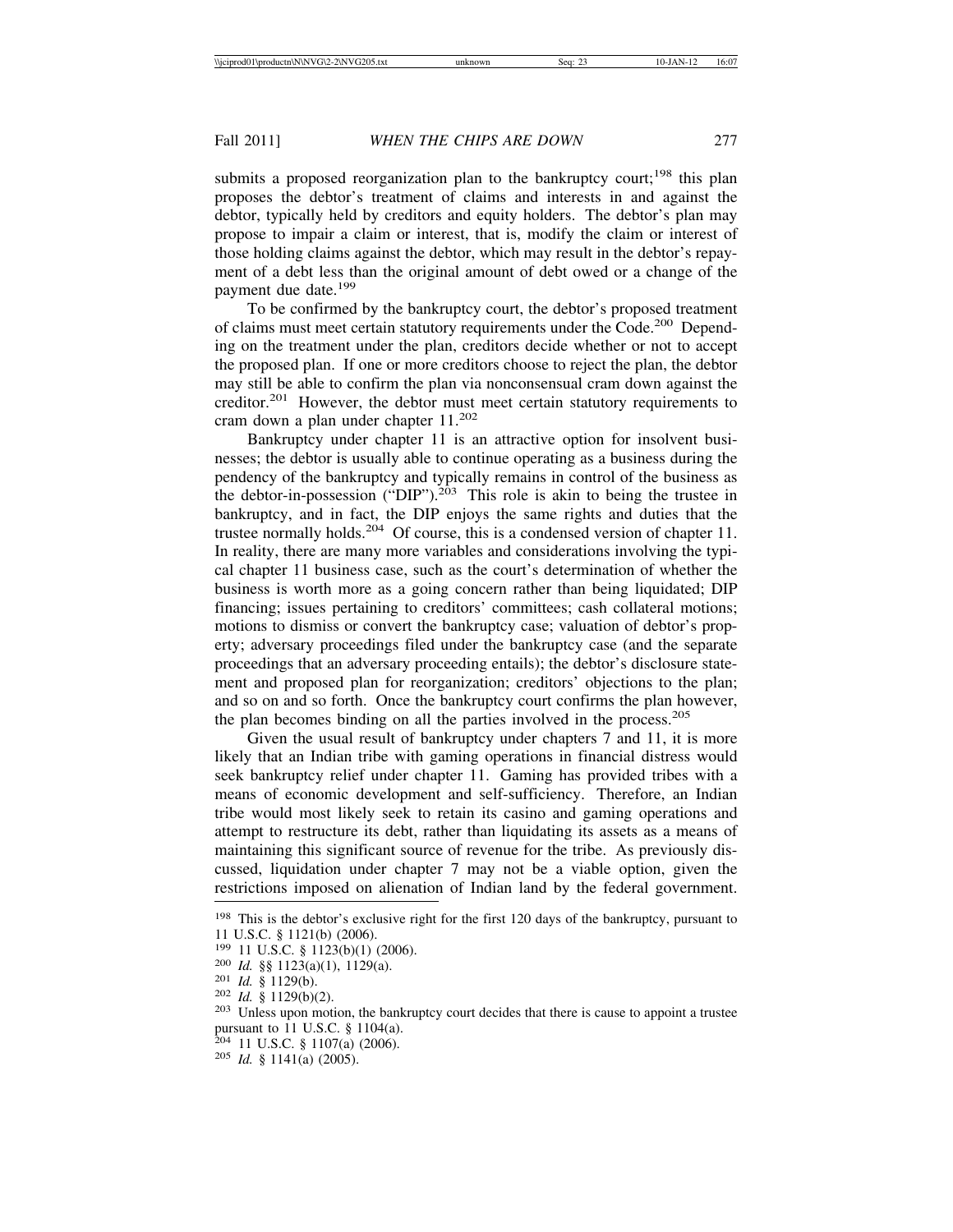Moreover, because an Indian tribe does not constitute an individual under the Code, the tribe would likely file as a business under chapter 11. Doing so would allow the tribe to remain in control of its business, and by extension, its gaming operations as the DIP. By filing under chapter 11 and successfully confirming a plan, a tribe in financial distress could restructure its debts and thus benefit from the equitable provisions provided by the Code to most other individuals and entities.

Notwithstanding the potential benefits available to an Indian tribe seeking to restructure its debts under Chapter 11, a tribe's filing under this chapter is also not without caveats. For example, under a typical Chapter 11 business case, the proposed plan of the business may call for a "debt-for-equity" swap. Under this scheme, the creditor—usually a secured creditor or debenture holder—"swaps" their claim of debt against the debtor for a commensurate stake of equity in the reorganized debtor.<sup>206</sup> This proves to be beneficial for both the debtor and creditor. The debtor is able to emerge from bankruptcy substantially free from the burden of the creditor's claim and obtains a "delevered" balance sheet, thus making it more feasible for the debtor to obtain financing, become financially stable, and perhaps even profitable.<sup>207</sup> The creditor receives its payment through the acquisition of the debtor, and for a creditor looking to obtain a distressed business, acquires the business through a less risky fashion than by sale either under the Code or Article 9 of the Uniform Commercial Code.<sup>208</sup>

Unfortunately, this scheme is problematic, and likely inapplicable, to Indian tribes filing under Chapter 11. An important provision of the IGRA provides that Indian tribes conducting Class II gaming operations on its reservation retain sole proprietary interest in those gaming operations.<sup>209</sup> In order to do so, the NIGC reviews and approves contracts that a tribe seeks to enter into with a tribal non-member with respect to the tribe's gaming operations.<sup>210</sup> If the NIGC determines that a potential contract is in fact a "management contract," that is, a contract that amounts to the outside management of tribal gaming operations, the NIGC may deny the contract and render it invalid.<sup>211</sup> This action renders the contract invalid as a matter of law. The NIGC has defined a management contract as a "contract or agreement [that] provides for the management of all or part of the gaming operation."<sup>212</sup>

The important point under the IGRA is that the tribe must retain the sole propriety interests in its gaming operations. Thus, a tribe's proposal for a debtfor-equity swap would be invalid under the IGRA as it would give a creditor rights, and thus control, in the tribe's gaming operations. Moreover, if an

<sup>206</sup> Leonard P. Goldberger, *Debt-For-Equity Moves Down the Food Chain*, AM. BANKR. INST. J., Oct. 2010, at 30, 30.<br>
<sup>207</sup> Id.<br>
<sup>208</sup> Id.<br>
<sup>209</sup> 25 U.S.C. § 2710(b)(2)(A) (2006).<br>
<sup>210</sup> *See generally id.* § 2711 (1988).<br>
<sup>211</sup> *See id.* § 2711(e)(1)(A).<br>
<sup>212</sup> Nat'l Indian Gaming Comm'n, Bull. No. 94-5,

V. CONSULTING AGREEMENTS (UNAPPROVED MANAGEMENT CONTRACTS ARE VOID), (1994), http://www.nigc.gov/Reading\_Room/Bulletins/Bulletin\_No.\_1994-5.aspx (citing 25 C.F.R. § 502.15).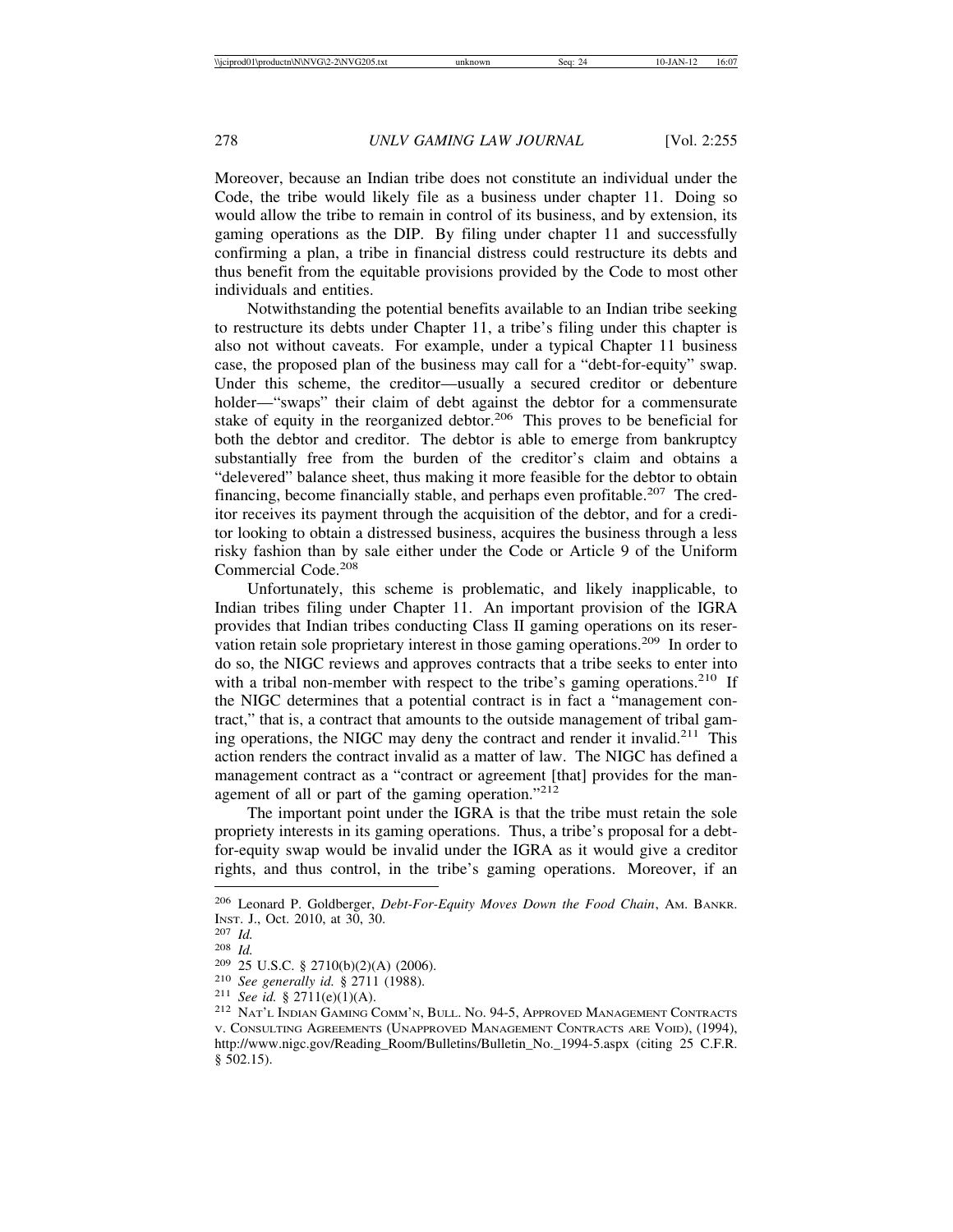Indian tribe's reorganization plan called for a debt-for-equity swap, the creditor would gain an equity interest in the reorganized debtor—the Indian tribe. This would result in a creditor becoming an equity holder in an Indian tribe, which among other things, expressly contravenes and violates the sovereign status of Indian tribes in the United States. Therefore, this reorganization tool would not be available to Indian tribes filing under Chapter 11.

## **CONCLUSION**

Since Congress' enactment of the Indian Gaming Regulatory Act in 1988, Indian tribes have developed and expanded significant gaming operations, including major casino facilities, on federally recognized Indian lands across the United States. These gaming operations have in turn provided Indian tribes a considerable source of revenue and a meaningful avenue for Indian self-determination and economic viability.

As a result of the Great Recession, businesses across a variety of industries have been hit hard by high unemployment rates and a considerable decrease in consumer spending. This includes the once-thought "recession proof" casino gaming industry. The Great Recession has hit the casino gaming industry particularly hard as Americans tighten their belts, so to speak, and have been less likely to patronize and freely spend disposable income at casinos. Casinos, whether on Indian land or not, have experienced this substantial decrease in spending. Some casinos, barely able to meet financial obligations incurred before the recession set in, struggle with significant debt and teeter on the edge of insolvency while gaming revenue continues to decline.

Though financially distressed non-Indian casinos have bankruptcy available as a means of addressing insolvency, bankruptcy is not an option available to casinos owned and operated by Indian tribes. This is largely because of the sovereign status of Indian tribes and the unique "domestic dependent nations" policy of the federal government toward Indian tribes. Before the current recession, tribal eligibility under federal bankruptcy law was not a pressing issue because Indian gaming, a fairly recent phenomenon, was highly lucrative for tribes and historically not subject to recessionary declines in consumerism.

The Bankruptcy Code does not explicitly provide a form of relief for Indian tribes as debtors. If a tribe seeks to file for bankruptcy, it will either need to find a way to argue that the tribe meets the definition of a debtor, or Congress will need to address this issue by amending the Code to provide for Indian tribes. However, there are major challenges with both these avenues. Even if a tribe successfully filed for bankruptcy, it is not clear that it would be able to take full advantage of all the provisions under the Code available to other types of debtors, which in turn may hinder a tribe's ability to successfully emerge from bankruptcy. Moreover, given the complexity of the special relationship between Indian tribes and the federal government, it is not clear that Congress would be able to easily amend the Code to provide tribes a source of relief under federal bankruptcy laws. In short, whether an Indian tribe may file for bankruptcy relief under federal bankruptcy law is unclear – there is no eas-